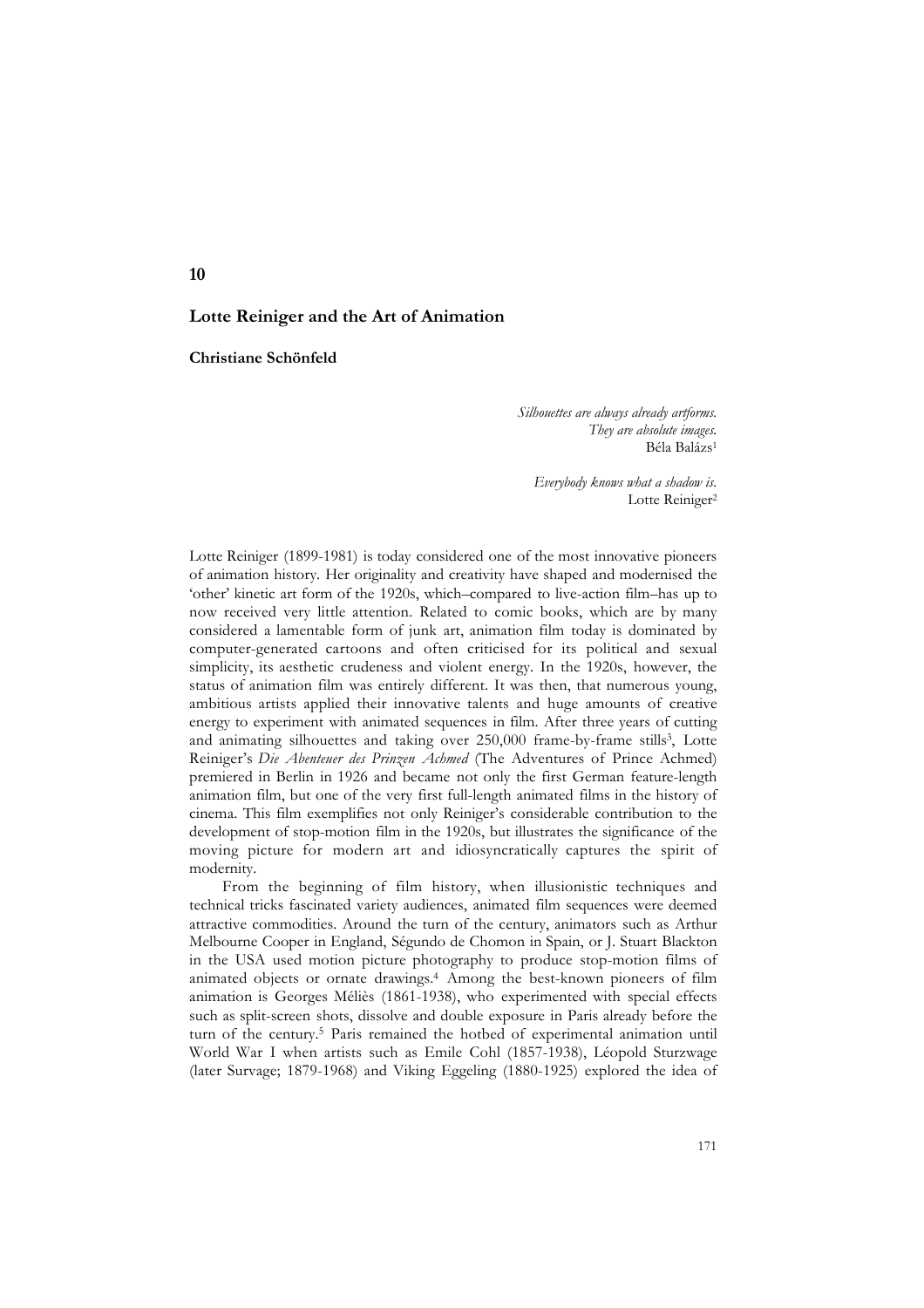visually combining abstract and non-abstract form with movement. The Russian painter Léopold Survage began toying with the idea of non-representational animation in 1911 after exhibiting his abstract paintings in the Salon d'Autonome. By 1912, he had painted over 200 entirely abstract watercolours in order to apply newly developed techniques of film animation and create abstract art in motion6. The poet and art critic Guillaume Apollinaire (1880-1918) considered Survage's idea as the "thing of the future [which] has to come if our art is to have any relation to this rhythmic moving cinematographic age of ours."7 But despite his enthusiasm, no one was found to animate Survage's "Coloured Rhythm" designs. The Swedish artist Viking Eggeling (1880-1925) came to Paris during the same period and must have been aware of Survage's efforts as Amedeo Modigliani and Tristan Tzara were among their mutual friends. After a period of Dadaist collaboration in Zurich during World War I, Eggeling moved to Berlin in 1918 where he worked with Hans Richter and later Erna Niemeyer on experimental animation, exploring the representation of movement in scroll drawings and on film. The German capital became the new centre for experimental animation and remained a breeding ground for new young animators throughout the 1920's:

Oskar Fischinger8 used animation in his advertising work and conducted animation experiments with wax and abstract form from 1921. He was also responsible for the special effects in Fritz Lang's *Die Frau im Mond* (Woman in the Moon, 1928/29; based on Thea von Harbou's science fiction novel). Eggeling's *Diagonal-Symphonie*, in which abstract paper cut-outs and tin foil figures were photographed a frame at a time and visually orchestrated in rhythmic movements and counter-movements, premiered in Berlin in November of 1924.9 Eggeling's friend and associate Hans Richter (1888-1976), who had also been a member of the Dada group in Zurich, aimed to visualise an "orchestration of movement and time"10 through animation. His films *Rhythmus 21* (Rhythm 21, 1921), *Rhythmus 23* (1923) and *Rhythmus 25* (1925) are rigorously puristic silent films that again intended to turn abstract form into visual 'music'. All *Rhythmus* films explore the possibility of conveying the 'time' element, which forms the core of musical composition, in visual art via the movement of images.

'Time' as a signifier for modern times occupied another artist who only a few years later became the first filmmaker in Germany to produce a feature-length documentary: Walter Ruttmann (1887-1941), the acclaimed director of *Berlin: Die Sinfonie der Großstadt* (*Berlin: Symphony of a City*, 1927). Since the early 1910s, Ruttmann had been working on the idea of creating art that was in some way penetrated by the rapid passing of time—for time, i.e. tempo, had in his view become the essence of life in the modern metropolis. In order to represent the artist's core experience of modernity, making allusions or finding analogies does not suffice, he writes in his manifesto "Malerei mit Zeit" (Painting with Time, probably 1919/20). To him, contemporary art seemed helpless in its efforts to capture the spirit of modernity. Nothing less than time itself must permeate any successful representation of modernity, for modernity itself is determined, structured, and signified fundamentally by time: by the speed of modern life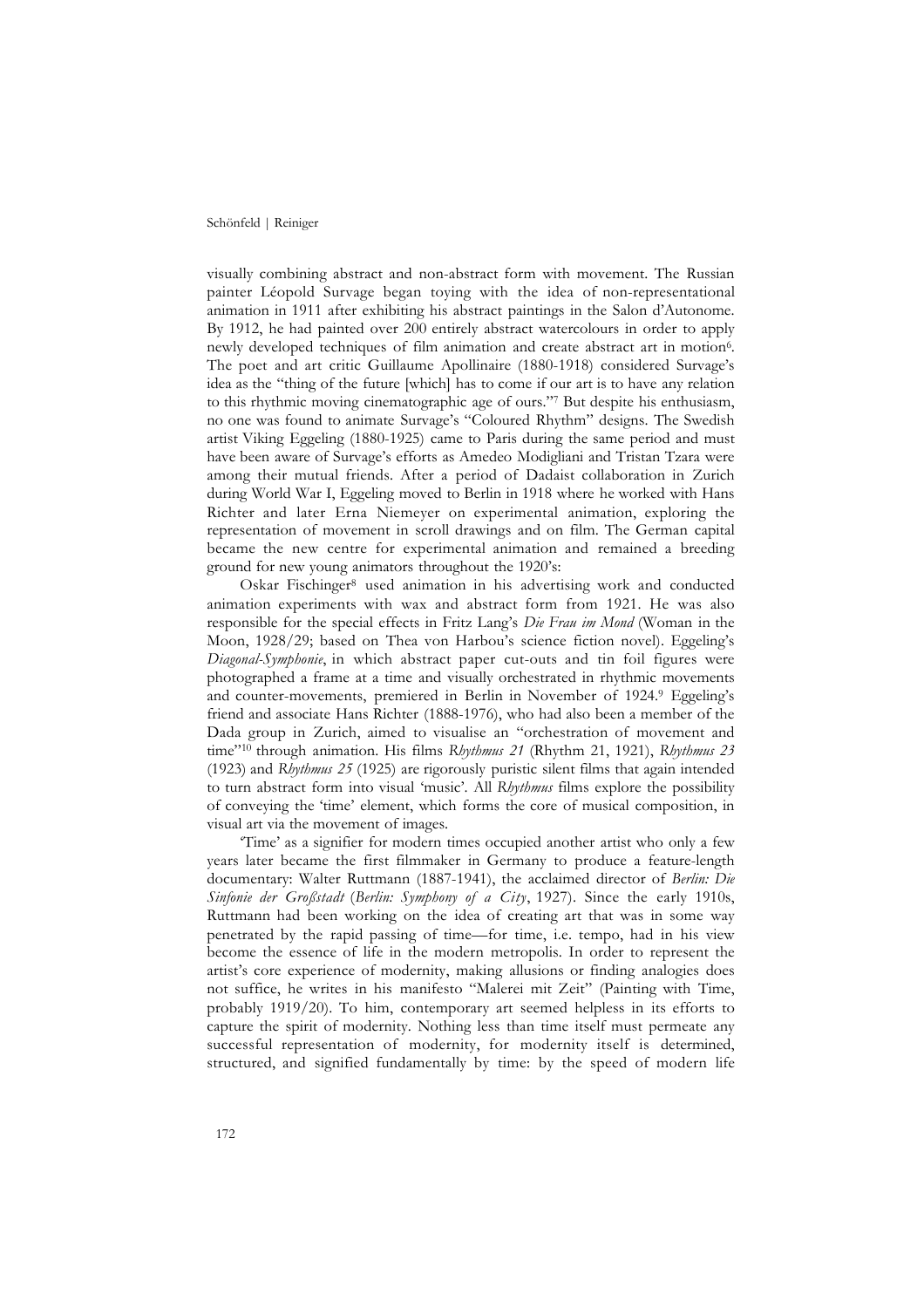exemplified by trains and cars, telecommunication, stenography or motion picture photography. In his desire for more effective representative strategies, Ruttmann calls for nothing less than a completely new art form ("eine ganz neue Kunst"11). It is not a new style that he is looking for, but a new way of expressing art using film technology. By way of the film apparatus and celluloid, the new material that can be permeated by light and allows for projection, modernity can take form in art. Ruttmann writes:

For almost ten years I have been convinced of the necessity for this new art. But it is only now that I have mastered the technical difficulties, which had resisted its development. But today I know that this new art will be and live—because it is a well-rooted plant rather than a construction.12

His first film *Lichtspiel Opus 1* (Light-Play Opus 1) premiered in Berlin in 1921, which was hailed a symphony of colour and rhythm and features abstract forms in constant transformation.13 The animation was meticulously painted and coloured directly onto celluloid and accompanied by an original score. Rather than transposing existing music into visual imagery—as in Hans Richter's and from 1924 Oskar Fischinger's films—Ruttmann focuses on visual art first and then uses music to highlight the movement of form. The film was celebrated as a new art by critics such as Bernhard Diebold.14

Lotte Reiniger was well aware of Walter Ruttmann's talents and asked him to collaborate with her on her *Prinz Achmed* project in 1923, mainly to create backgrounds and special effects. Although much of Ruttmann's work for Reiniger's silhouette film is quite similar to the animation of abstract form in his *Opus* films, his background designs for *Prinz Achmed* provide the silhouettes with an illusion of three-dimensional presence. Therefore, Ruttmann's transformations of abstract forms enhance the realism of this particular visual representation. Of course, the phenomenological impression of visual reality of Reiniger's silhouettes cannot be compared to the realism of a live-action film. However, her expertise in shadow theatre combined with Ruttmann's talent for creating three-dimensional space through the movement of abstract forms, as well as the invention of the multiplane camera and frame compositions that emphasise the effect of linear perspective, all add to a simulation of three-dimensional space.15

#### **Lotte Reiniger**

The *Women's Filmmakers Encyclopaedia* states that as an independent filmmaker, "Lotte Reiniger's career […] is among the longest and most singular in film history, spanning some 60 years (1919-1979) of actively creating silhouette animation films."16 Born in 1899 in Berlin-Charlottenburg, Charlotte Reiniger was captivated by the Chinese art of silhouette puppetry from early childhood, and created her first shadow theatre at the age of six. As a teenager, films by Georges Méliès and Paul Wegener (especially his *Golem* film of 1914) had a profound effect on Reiniger who was deeply fascinated by the use of animation and special effects. In 1915, after having attended a lecture by Paul Wegener on the possible use of animation in cinema, Reiniger persuaded her parents to enrol her in the Max Reinhardt School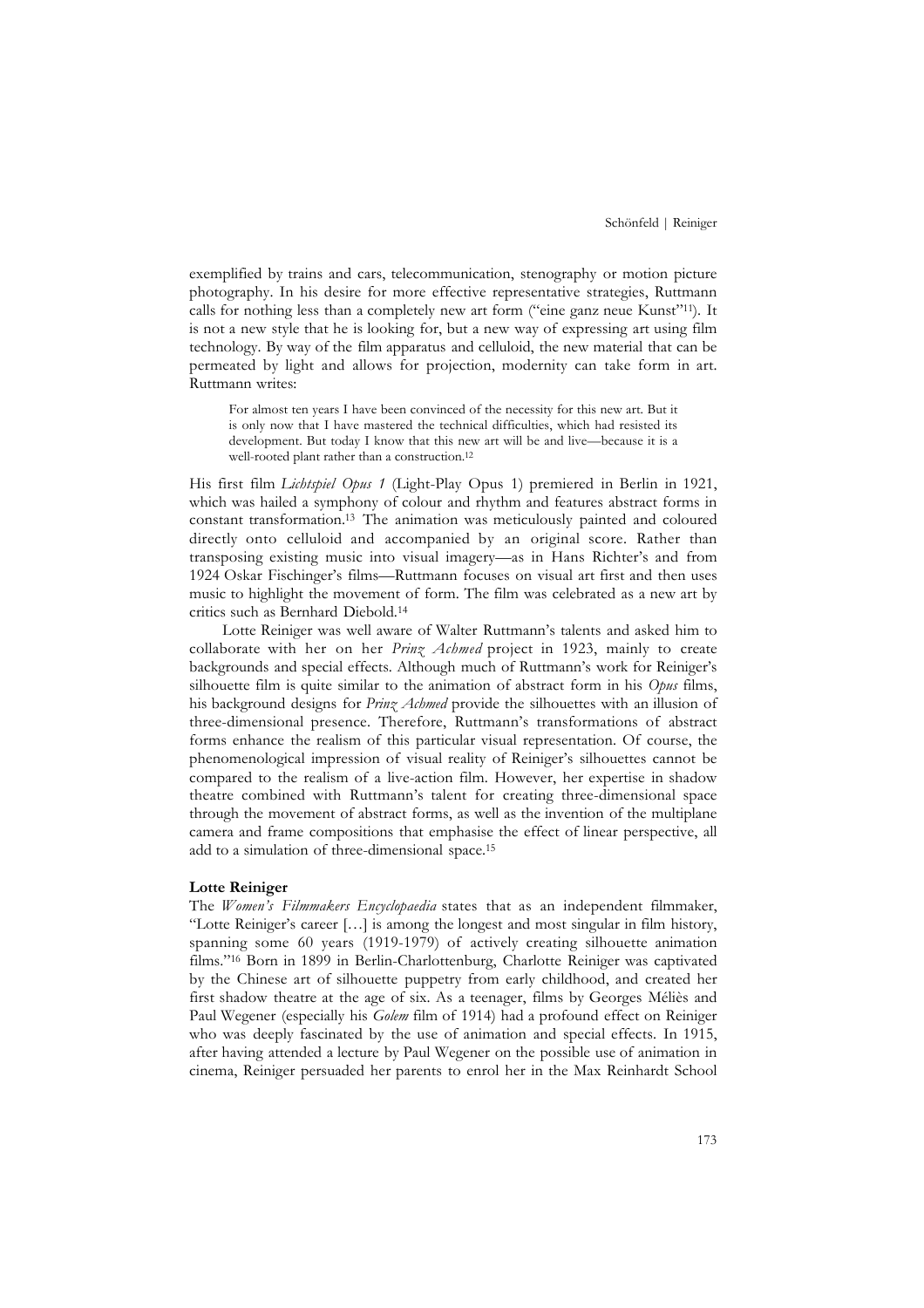of Acting, specifically in the acting group that Wegener belonged to. Before long she was using her expertise in cutting silhouettes to design ornate title and dialogue cards for Wegener's films (*Rübezahls Hochzeit*/Rübezahl's Wedding, 1916, and *Der Rattenfänger von Hameln*/The Pied Piper of Hameln, 1918). When Paul Wegener was in the process of filming *Der Rattenfänger von Hameln* problems arose with the use of rats. Due to their quite unruly nature Wegener's efforts to include live rats and then guinea pigs failed and Lotte Reiniger suggested animating wooden rats instead. The success of her work led to an admission into the *Institut für Kulturforschung* (Institute for Cultural Research) in Berlin, where she worked on experimental animation. It was there that she met the art historian (and her future husband) Carl Koch (1892- 1963) and another future collaborator on the Achmed-project: Berthold Bartosch (1893-1968).

From 1916 onwards, Lotte Reiniger had cooperated with Rochus Gliese, first on the live-action silhouette film17 *Die schöne Prinzessin von China* (The Beautiful Princess of China, 1916), which Gliese directed. Reininger was responsible not only for the special effects, but also for the set and costume design. In Rochus Gliese's live-action short *Apokalypse* (Apocalypse, 1918), Lotte Reiniger created silhouettes to epitomise the unimaginable horrors of World War I. From the beginning of her career as an animator, her acknowledgement of the significance of animation was based on her conviction regarding the representational potential of animated sequences. In her view, it was due to animation that representational restrictions in cinema could be surpassed.18 Consequently, her first animated short film was *Das Ornament des verliebten Herzens* (The Ornament of the Heart in Love), which she directed in 1919. In this short film about two lovers, an ornament gains central function as a reflection or representation of their emotions. Subsequently the young filmmaker made five more shorts<sup>19</sup> as well as some advertising films for the Julius Pinschewer agency—such as *Das Geheimnis der Marquise* (The Marquise's Secret, 1920) illustrating the benefits of Nivea skin cream.

Some of the most prolific filmmakers of the time commissioned Lotte Reiniger to produce animated sequences for their feature films: Rochus Gliese (*Der verlorene Schatten/*The Lost Shadow, 1920 and *Die Jagd nach dem Glück*/The Pursuit of Happiness, 1929; co-directed by Reiniger), Fritz Lang (*Die Nibelungen*, 1924), Friedrich Zelnik (*Heut' tanzt Mariette*/Today Marietta Dances, 1927), G. W. Pabst (*Don Quichote*, 1933), and Jean Renoir (*Mme Bovarie*, 1933; *La Marseillaise,* 1937). Between 1923 and 1925, however, Lotte Reiniger worked almost exclusively on her first feature film project: *Die Abenteuer des Prinzen Achmed.* After its completion she cooperated with Bertolt Brecht and Elisabeth Hauptmann on a script for a silhouette film based on the most successful play of the Weimar Republic: *Die Dreigroschenoper* (The Threepenny Opera, 1928) by Brecht, Hauptmann and Kurt Weill, but the film was never made. Instead, Reiniger released a number of short films such as *Der scheintote Chinese20* (The Chinaman Who Seemed Dead, 1928) and a feature based on Hugh Lofting's *Dr Doolittle* books. The score for *Doktor Doolittle und seine Tiere* (Dr Doolittle and His Animals) was composed by some of the most innovative musicians of the 1920s, namely Paul Dessau, Kurt Weill, and Paul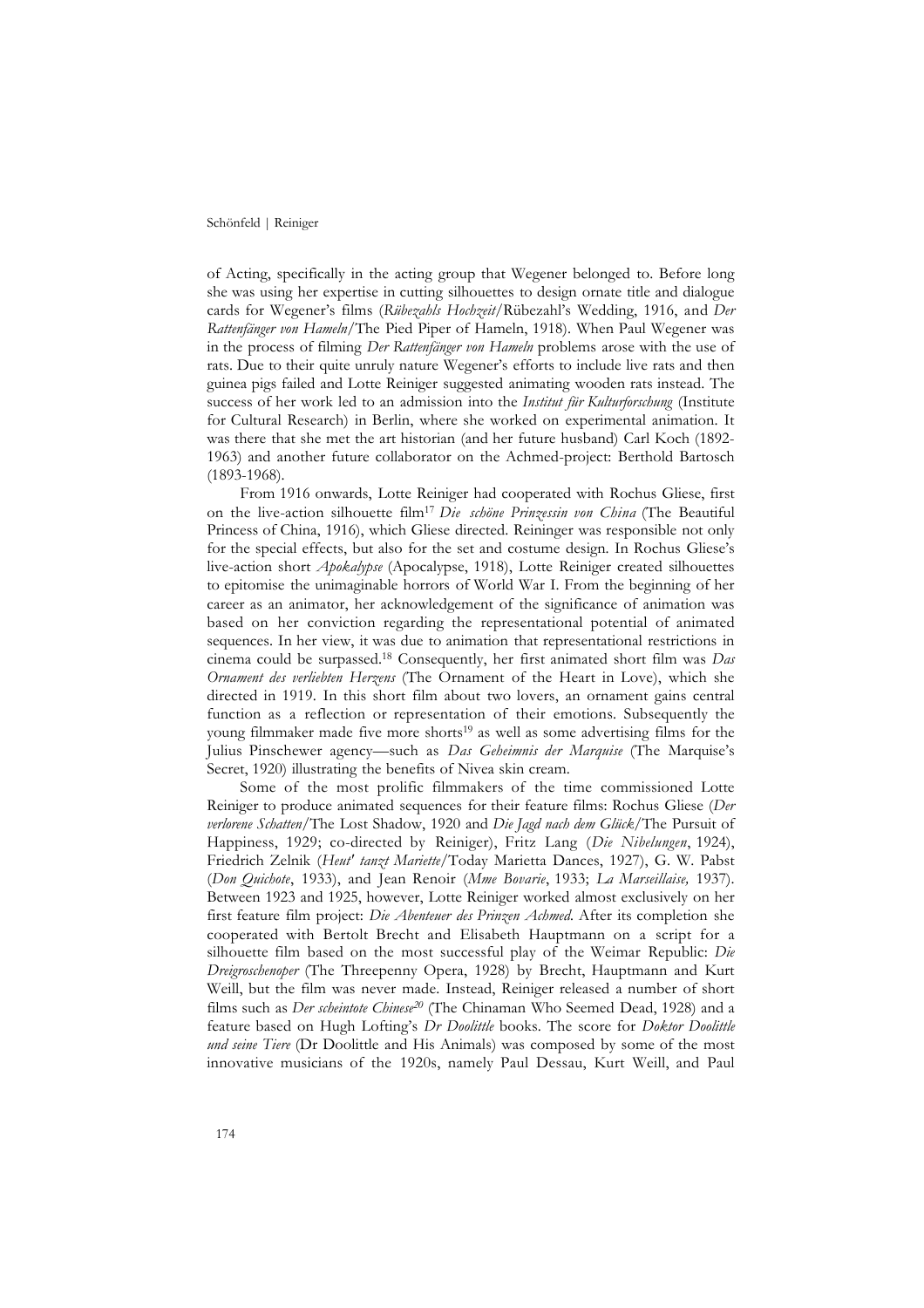Hindemith, and conducted by Dessau at the Berlin premiere in December 1928. With the beginning of sound film in Germany, Lotte Reiniger began increasingly to explore the interplay between music and image and created silhouettes that were inspired by but also gave emphasis to musical tunes. During the final years of the Weimar Republic, she produced the shorts *Zehn Minuten Mozart* (Ten Minutes of Mozart, 1930), *Harlekin* (Harlequin, 1931; to baroque music), *Sissi* (1932; a ten minute silhouette animation meant as an *entr'acte* for Fritz Kreisler's operetta *Sissi*), and a burlesque of *Carmen* (1933, based on Bizet's opera). The latter opens with an astonishing silhouette of Carmen dressed in beguiling lace, who leans seductively on a balustrade and enjoys a smoke, and concludes with Carmen taming a bull and winning the bullfighter.

In 1933, Lotte Reiniger and Carl Koch left Germany<sup>21</sup> for France where Jean Renoir employed Koch as co-author and Lotte Reiniger as animator. They spent most of the Hitler years in England, France and from 1943 in Italy, finding refuge at Lucino Visconti's home. Worried about Lotte Reiniger's mother, they returned to a crumbling Berlin in 1944, leaving Germany again in 1949 to work with England's top theatre puppeteers Jan Bussell and his wife Ann Hogarth. From 1951 Lotte Reiniger lived and worked in "The Abbey Arts Centre", the artist colony near London where she stayed for most of the remainder of her life. She died in Dettenhausen in Germany in 1981, having created over 40 silhouette films. Reiniger was not only an animator, she created plots and characters, drew the storyboards, cut and built silhouettes, and—already in 1923—designed a multiplane camera. Her design of the multiplane or *Tricktisch*, as she called it, revolutionised two-dimensional animation. Two or even three layers of glass rather than one under a horizontally mounted camera allowed the animators to create foregrounds, middle grounds and backgrounds, thereby adding a previously unknown depth and complexity, i.e. three-dimensionality to animation (fig. 3, p. 184).

Her husband, Carl Koch, worked with her on all projects—from *Achmed* in 1923 to his death in 1963—serving as producer and camera operator. The French filmmaker Jean Renoir, with whom Koch had collaborated on *Grand Illusion*, *Rules of the Game,* and *La Marseillaise*, wrote in his autobiography: "There was nothing about what is called film-technique that he did not know."22

# **Prinz Achmed**

When Lotte Reiniger was only 24 years old, in 1923, she undertook a huge production: a feature-length silhouette film based on the *Arabian Nights*: *Die Abenteuer des Prinzen Achmed*. The film took three years to complete and was financially made possible by then banker Louis Hagen, "who installed Miss Reiniger and her team in a studio over his garage in Potsdam."23

For this very large project Lotte Reiniger had a staff of five: Carl Koch was behind the camera and served as production manager, Alexander Kardan and Walter Türck were responsible for the décor and the exposure sheets, Walter Türck also arranged backgrounds, and the experimental animators Walter Ruttmann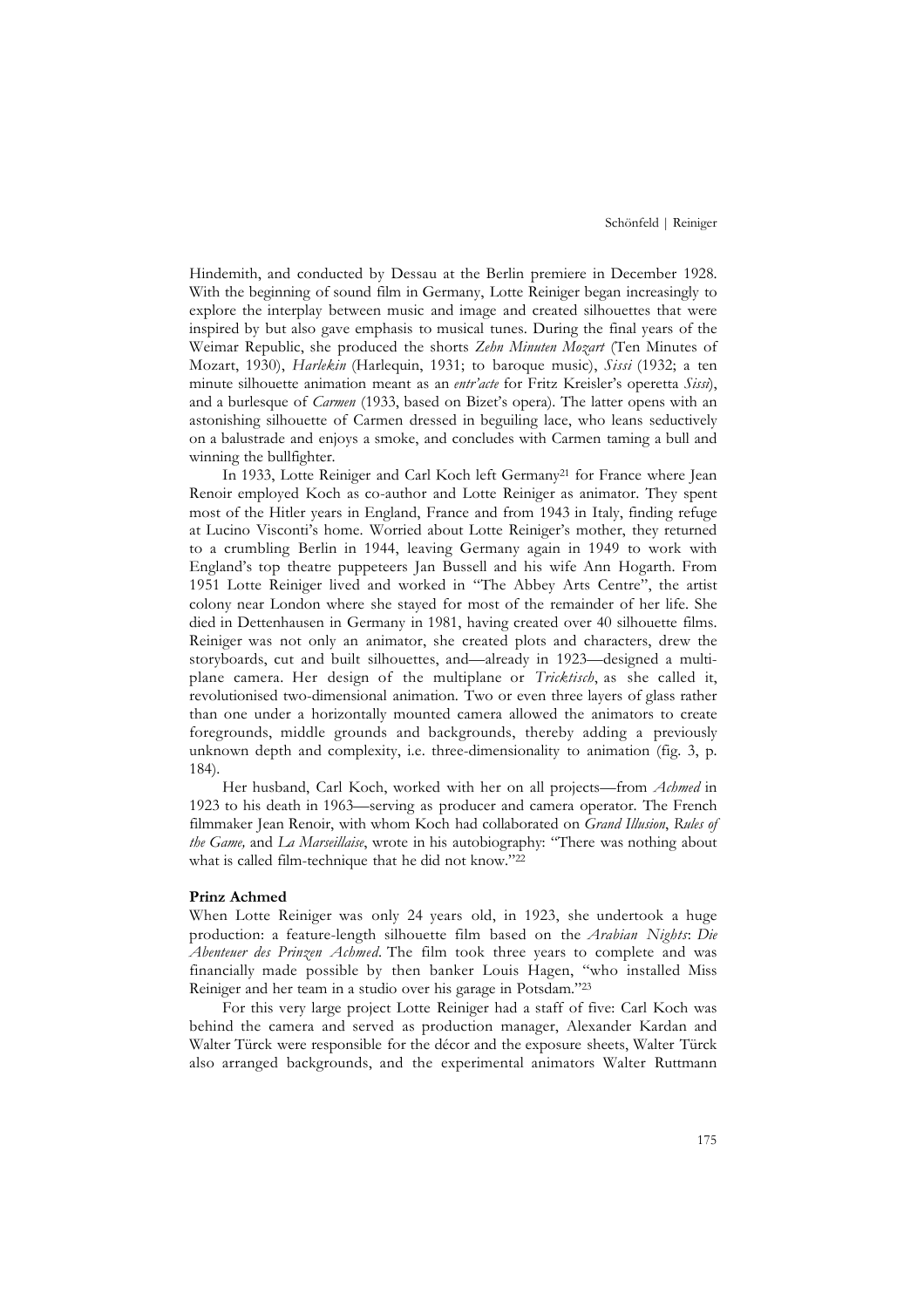worked on special-effects, assisted by Berthold Bartosch, who composed the waves for the storm which Aladin encounters after fleeing the Caliph's wrath. To give the spectators an idea of the amount of work required for a project of this scale, Lotte Reiniger wrote the introduction to a promotional brochure published in 1926 by the production company Comenius Film:

Countless extras had to be cut and animated, as sometimes up to fifty figures act in one scene. To illustrate the extent of this work: for a clip that passes the viewer's eye in two seconds, 52 frames have to be recorded one by one.24

Moreover, the silhouettes had to be quite flexible in their movements and were built from sometimes up to fifty different pieces, held together by thin lead wire. If a close-up of a character was needed, another, larger silhouette of head and shoulders had to be constructed.

The completed film, which was submitted to the Censorship Board on 15<sup>th</sup> January 1926, combines silhouette figures in the tradition of the *ombre chinoises* with abstract animation. Both elements are integrated into a narrative structure based on a pastiche of themes from *Arabian Nights*. The film was even coloured and an original musical score was composed by Wolfgang Zeller<sup>25</sup> (1893-1967), but nonetheless no distributor was interested in promoting *Die Abenteuer des Prinzen Achmed*. Eventually, Bert Brecht helped to organise a privately sponsored press screening, which took place at the Volksbühne in Berlin on 2nd May 1926. This inofficial premiere of the film before an audience of 2,000, which included Fritz Lang, was a huge success. The critic Frank Warschauer wrote:

At a time when German film is struggling, Lotte Reiniger presents her great shadow feature of several acts. At a time, when it has become doubtful that traditional ways alone will accomplish something, Lotte Reiniger is breaking new ground. An attempt? An exploration and an experiment? More than that: the consistent execution of revolutionary ideas. (…) This film is visual poetry, a miracle to be experienced, as exciting as it is artful.26

Karl With agrees and calls the film "an achievement which in its distinctive and formally autonomous visual language not only convinces artistically but also presents the realm of film with a rare logical solution. Indeed, I don't hesitate to claim that this film breaks new ground and encapsulates a modern form of expression that is significant for both art and popular culture."27 And another critic went as far as calling it the "biggest success a film ever had on a German stage."28 The film's critical acclaim eventually generated interest among film distributors. A French distributor was found first and in July of the same year, *Prinz Achmed* was screened in Louis Jouvet's Comédie des Champs Elysées. Due to the enormous success of the film among Parisian audiences, distribution in German was secured and the film premiered at the Gloria Palace in Berlin on 3rd September 1926. Reiniger's animation was hailed as a "triumph of art and technology."29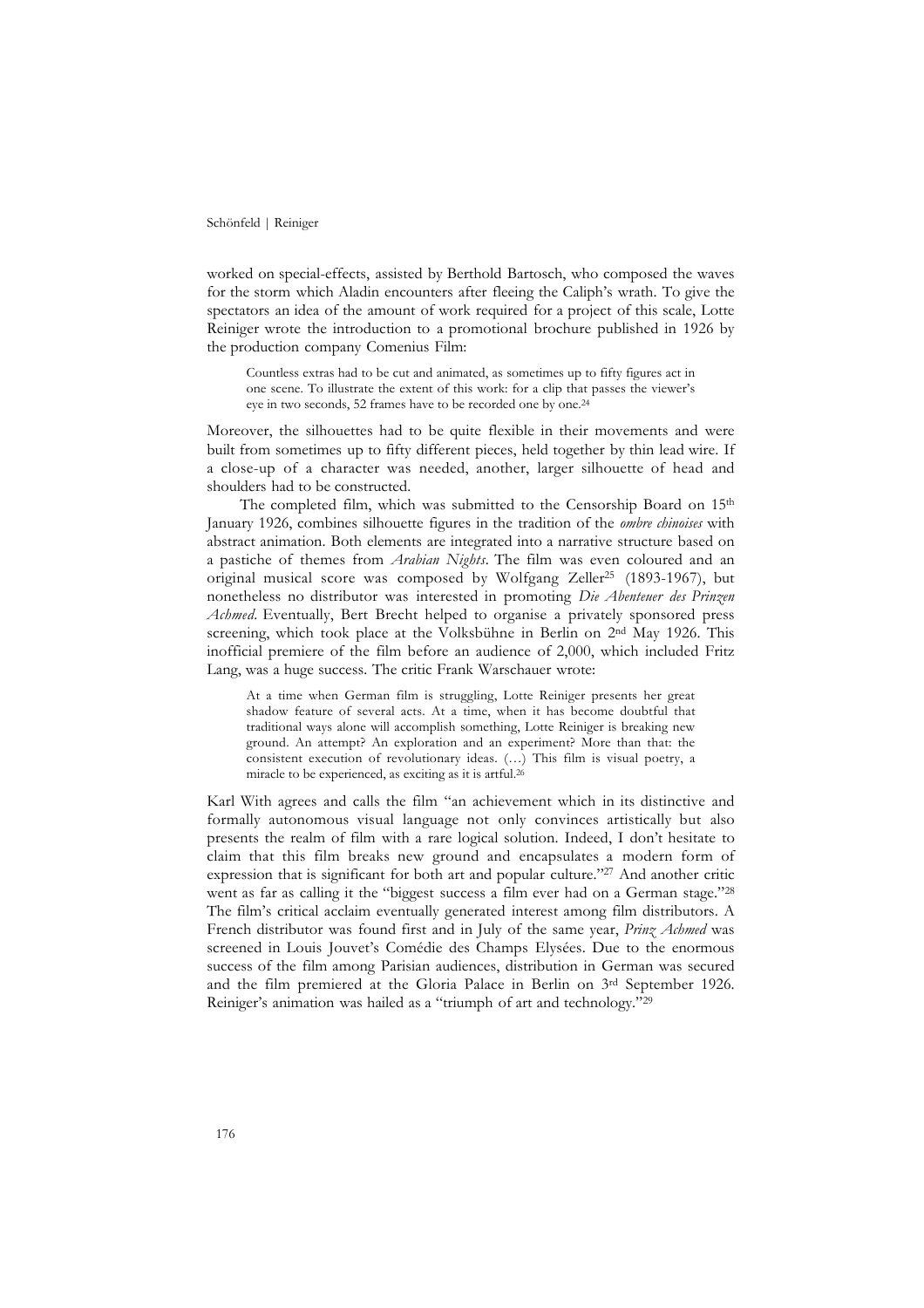

Figure 1. Lotte Reiniger working on a silhouette of Prince Achmed riding the magic horse.

In her film Lotte Reiniger adopts the role of the oriental storyteller<sup>30</sup> but at the same time the narrative is subject to a purely technical interest. In order to illustrate the true potential of animation, the action had to show events that could not be performed by any other means. Therefore, Lotte Reiniger selected all objects, characters and actions which fell into that category: the flying horse, magic islands, fantastic birds, sorcerers and witches and all kinds of transformations; she then created a narrative structure involving the caliph, his daughter Dinarsade, his son Prince Achmed, the beautiful bird woman Paribanu, Aladdin (or Aladin as Reiniger calls him), an African sorcerer and a witch to hold the fantastic events together. Reiniger was very much aware of her intervention and invention, when she chose motifs and characters to create an entirely different Arabian tale. In her 1926 introduction to the film, she wrote:

For centuries, Prince Achmed had been leading a comfortable life as a fairy tale figure in the book *Arabian Nights*; he was happy, loved and content. One day, a silhouette maker who wanted to use him for a film tore him from this peaceful existence. For this purpose, he needed to be reborn, just like many of his colleagues from other literary areas. This change had to take place in a much more drastic manner than is normally required for manipulations of this kind. It was not enough to write a part for him that fit him like a glove and entrust an actor of similar stature to play it. He had to be physically invented, drawn, cut, wired, lit, moved and shot frame by frame.31

When Lotte Reiniger decided to base her project on the tales of *Tausendundeine Nacht*, her film became part of a long history of adaptations: The core of the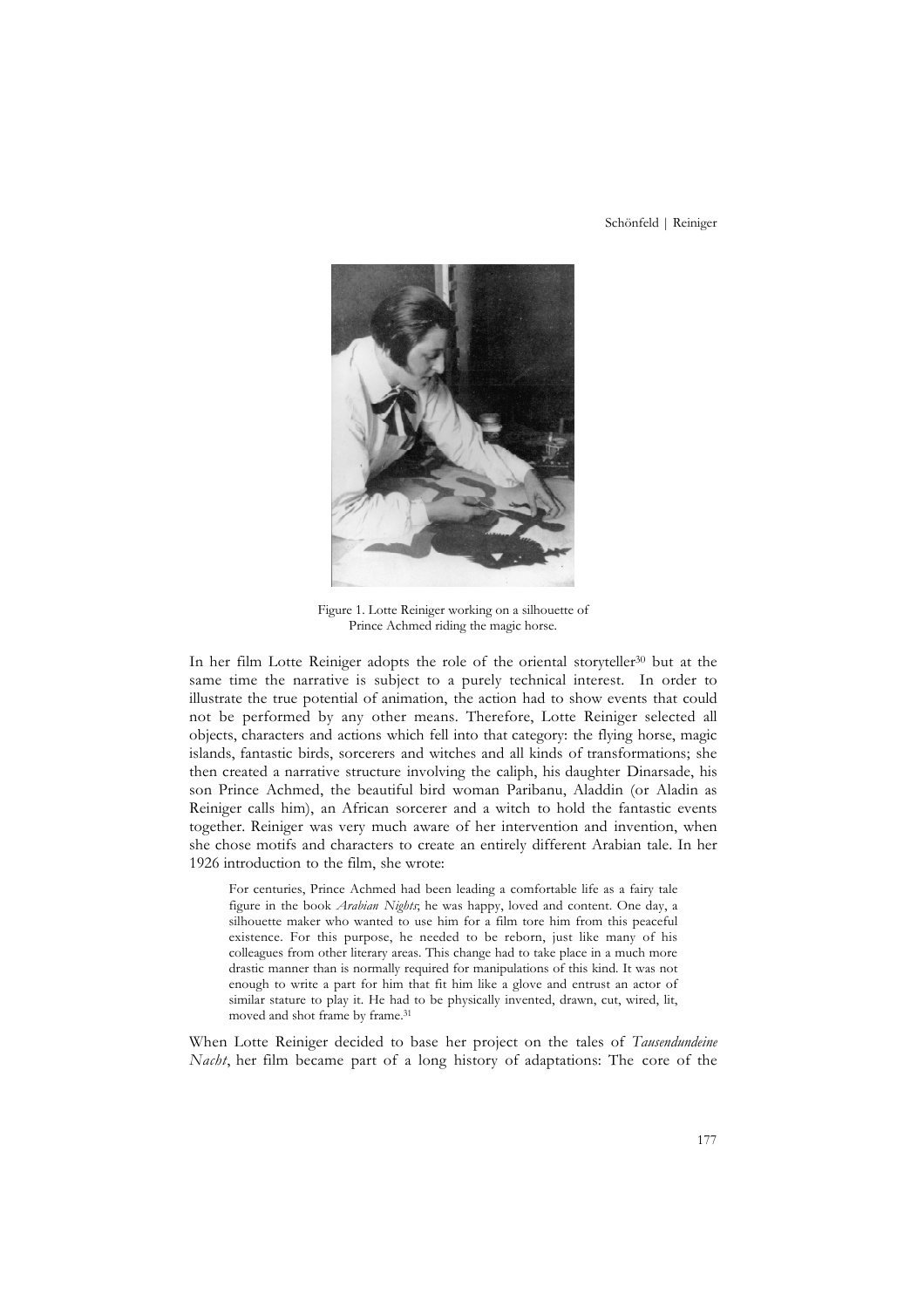*Arabian Nights* stories came out of India, China, and Persia in the eighth century and was translated into Arabic around 850 AD. During the ninth or tenth century, several Arab stories and a number of other tales were added. In the 13<sup>th</sup> century, stories of Egyptian or Syrian origin were incorporated into the main body of the text. And this was only the beginning. The first European translator of the tales was the French statesman Antoine Galland (1646-1715)<sup>32</sup>, who based his translation on a 3-volume manuscript acquired from Syria and dating from the 14th or 15th century. Galland's translations of the Arabian Nights were published from 170433 to 1717, and included several stories (among them Aladdin, Ali Baba, The Ebony Horse, Prince Ahmed and the Fairy Pari Banou, Prince Ahmed and his Two Sisters), that have never been found in any of the Arab manuscripts predating Galland.34 In addition to this expansion of the original tales, Galland's text was sanitised as overtly sexual or exotic passages were toned down to ensure the enjoyment of his intended readership,<sup>35</sup> and references to French culture were inserted in order to make the stories more appealing to the public.

As soon as the Antoine Galland's 12 volume edition of *Mille et une nuits, contes arabes traduits en français* was published from 1704, its influence on German literature took root. As Wolfgang Köhler points out in his book on *Hugo von Hofmannsthal und 'Tausendundeine Nacht'*, some motifs prevalent in Oriental tales had already made their way into European consciousness and literature as a result of the 11th and 12th century crusades.36 However, Galland's translation of the Arabic text into French made a wealth of new fairy tales accessible. Between 1710 and the end of the 19th century, ten different translations of the *Arabian Nights*, all based on Galland's translation37 were published in German, among them by August Bohse in 1712 and by Johann Heinrich Voß in 1781-85. An array of German authors were enchanted and influenced by the *Arabian Nights* and published poetry and prose based on the Oriental fairy tales: Christoph Martin Wieland, E.T.A. Hoffmann, Wilhelm Hauff, Heinrich Heine and Stefan George to name but a few.38 Johann Wolfgang von Goethe sought Scheherezade's advice throughout his career<sup>39</sup> and Jean Paul called *Arabian Nights* the Romantic poet's favourite book.40

The Expressionist poet Else Lasker-Schüler (1869-1945) published a volume of poems and novellas entitled *Die Nächte Tino von Bagdads*<sup>41</sup> (The Nights of Tino of Baghdad) in 1906 and *Der Prinz von Theben* (The Prince of Thebes) in 1914, a book of 'tales' with illustrations by Franz Marc. In 1923, when Lotte Reiniger began working on her *Prinz Achmed* film, Else Lasker-Schüler published *Theben*, a book of poems illustrated with 'Oriental' lithographs by the author. In 1920 Hans Bethge published a volume of poetry inspired by the tales of 1001 Nights entitled *Arabische Nächte* (Arabian Nights), and in addition, new German editions of *1001 Arabian Nights* were published regularly. Very popular was a small, one volume version published by Kiepenheuer in 1914, and it seems likely that Lotte Reiniger first encountered the Oriental tales in this edition.

The third story of the 1914 Kiepenheuer edition—"Die Geschichte von dem Zauberpferde" (The Story of the Magic Horse)—is at the core of Reiniger's narrative prompting the action to follow. In this story, the king of Persia, Sabur, is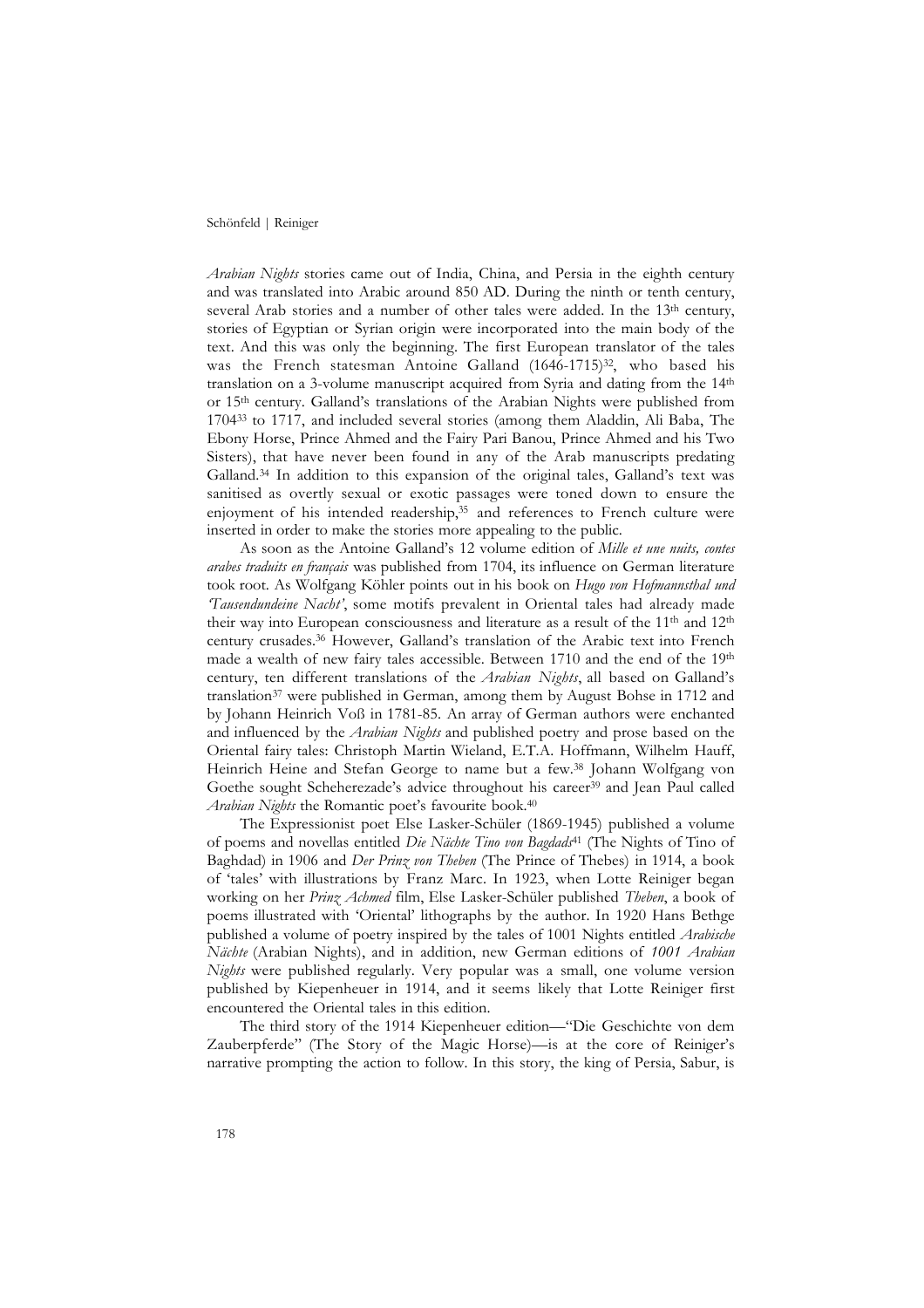presented with three gifts by three wise men from Greece, India, and Persia. The Persian's gift is a wooden horse, with bridle and stirrups, and an exquisite saddle made from gold and precious stones. The king is surprised and asks what is the meaning of this artful but lifeless animal? "My king," responds the wise man, "the outward appearance is not the reason for this gift. It bears a wonderful secret, for it can fly the distance of a year in a day and it will fly wherever you wish to go."42 Upon release of the secret magic, the king in fervent anticipation offers to fulfil any wish the wise man might have. Without hesitation, he agrees to hand his three daughters' hands in marriage to the three wise men. This news meets with less enthusiasm when overheard by the three princesses, especially the youngest who was utterly shocked by the looks of her future husband for he was "a wrinkled 100 year old with hair like bristle but no eyebrows or beard. His eyes were red and runny, his cheeks hollow and as yellow as leather, his cheekbones were pointy and his nose looked like a cucumber; his teeth were mostly missing, his lips were blue and reminded her of camel's kidneys, and his hands were shaking incessantly. All in all, he was the ugliest of all human kind and looked so much like the devil that the birds in the sky fled at his sight."43 When her brother Prince Kamr al Akmar discovers the youngest sister distraught in her room with ripped clothes and ashes on her head, he sets out to punish the sorcerer for his impertinent demand. However, the sorcerer tricks the son of the King of Persia, and has the magic horse take him to a strange land. There, Kamr al Akmar walks straight into the women's quarters of the palace of the greatest and most powerful king of the earth, where he is greeted joyfully by the young princess Schems ulnahar, who believes him to be her fiancée (whom she has not yet met).

When Kamr al Akmar is about to leave his new lover, Schems ulnahar persuades the prince to take her with him. When they reach his father's palace, she is kidnapped by the sorcerer who flies off to China with her in order to take revenge on the prince. There, they encounter the Chinese king's hunting party, and the princess asks for his help. The King of China doesn't think twice, imprisons the sorcerer, takes his horse and the princess home. When he reveals his intention of making her his wife, she fakes madness. Kamr in the meantime travels through the Orient searching for his love. When he reaches China, he hears stories about the beautiful stranger that has fallen ill in the King's palace. Dressed as a wise man, he manages to free the princess and they return to Persia where they marry and live happily ever after. No more mention is made of the sister, who had been the cause of Kamr's adventures. In this tale, Allah is deemed ultimately responsible for each character's fate, and thanks for his supposed intervention is given on every page.

In her film, Lotte Reiniger secularises the events and translates the story into Western images of oriental beauty, featuring both magical and demonic figures, and drawing on other related characters to tell her own potpourri of an Oriental tale. The tale is structured by events relating to the evil power of the African sorcerer who had fallen in love with Dinarsade, the beautiful daughter of the Caliph of Baghdad, and created a magic horse with which to win her hand in marriage. The role of Kamr al Akmar is given to Prince Achmed who flies off with the magic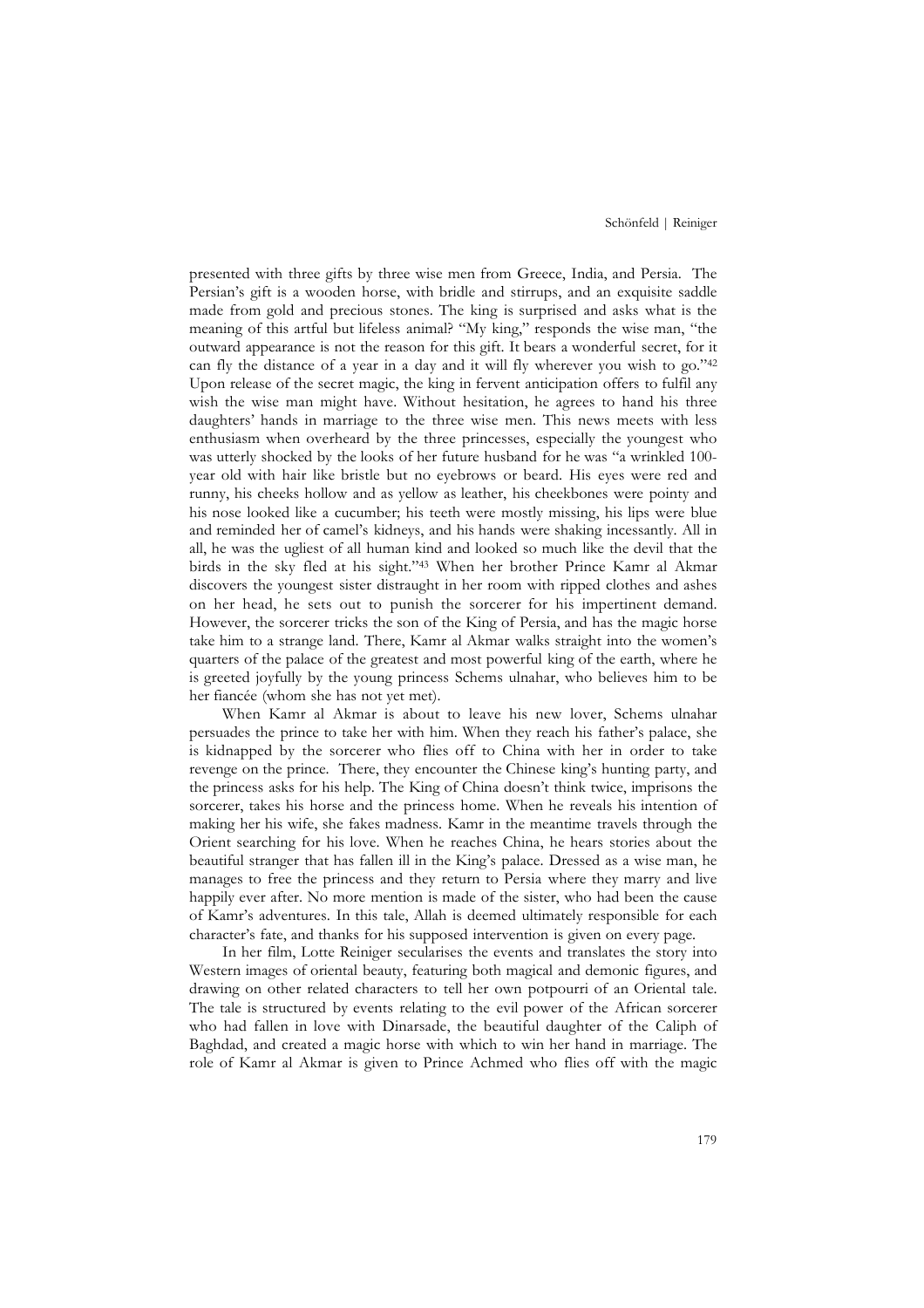horse unintentionally when he confronts the sorcerer about his wish to marry his sister Dinarsade. In the film, Achmed lands in Wak Wak, a strange land ruled by demons, after finally having figured out how the horse works. There he voyeuristically observes the beautiful Pari Banu bathe, the woman who lives on the magic island and wears a bird costume with which she can fly. He tries to persuade her to return with him to Baghdad, but she runs until passing out, whereupon Achmed carries her to the magic horse and takes off. They fly to China, where they fall in love. But all too soon the sorcerer kidnaps Pari Banu and throws Achmed into a deep gorge with a huge snake. Pari Banu is sold as a slave to the Chinese Emperor and supposed to marry a dwarf with a hump when she refuses to marry the Emperor. The evil sorcerer takes Achmed to the magic mountain for a slow and painful death. But a witch who hates the sorcerer saves Achmed and promises to help rescue Pari Banu. During their journey, they rescue Aladin, who in the meantime had conveniently fallen in love with Achmed's sister Dinarsade. To impress his new love, he used his magic lamp to build a huge palace for her, which had now suddenly disappeared with Dinarsade trapped inside, leaving Aladin no choice but to flee the wrath of the Caliph. Achmed is delighted to engage a brother (in-law) in arms, and with the help of the witch, they rescue both Pari Banu and Dinarsade. The witch kills the sorcerer, and the two couples return to an overjoyed Caliph in Badhdad.



Figure 2. The evil sorcerer and the kind witch in Lotte Reiniger's *Die Abenteuer des Prinzen Achmed*.

The climax of the film is the fight between the evil sorcerer and Achmed and Aladin. The scary yet kind witch comes to their rescue, takes on the evil sorcerer (fig. 2) and all his demons and saves the day. In Lotte Reiniger's account of the narrative, she begins the story with the statement: "Gargantuan was the power of the African sorcerer."44 It is the evil sorcerer's power and eventual defeat that structure Reiniger's narrative. The magic horse, however, functions as its leitmotif. It comes as no surprise that this enchanted mare would play such a central role in Reiniger's tale for the magic and power of the horse is its fantastic speed. This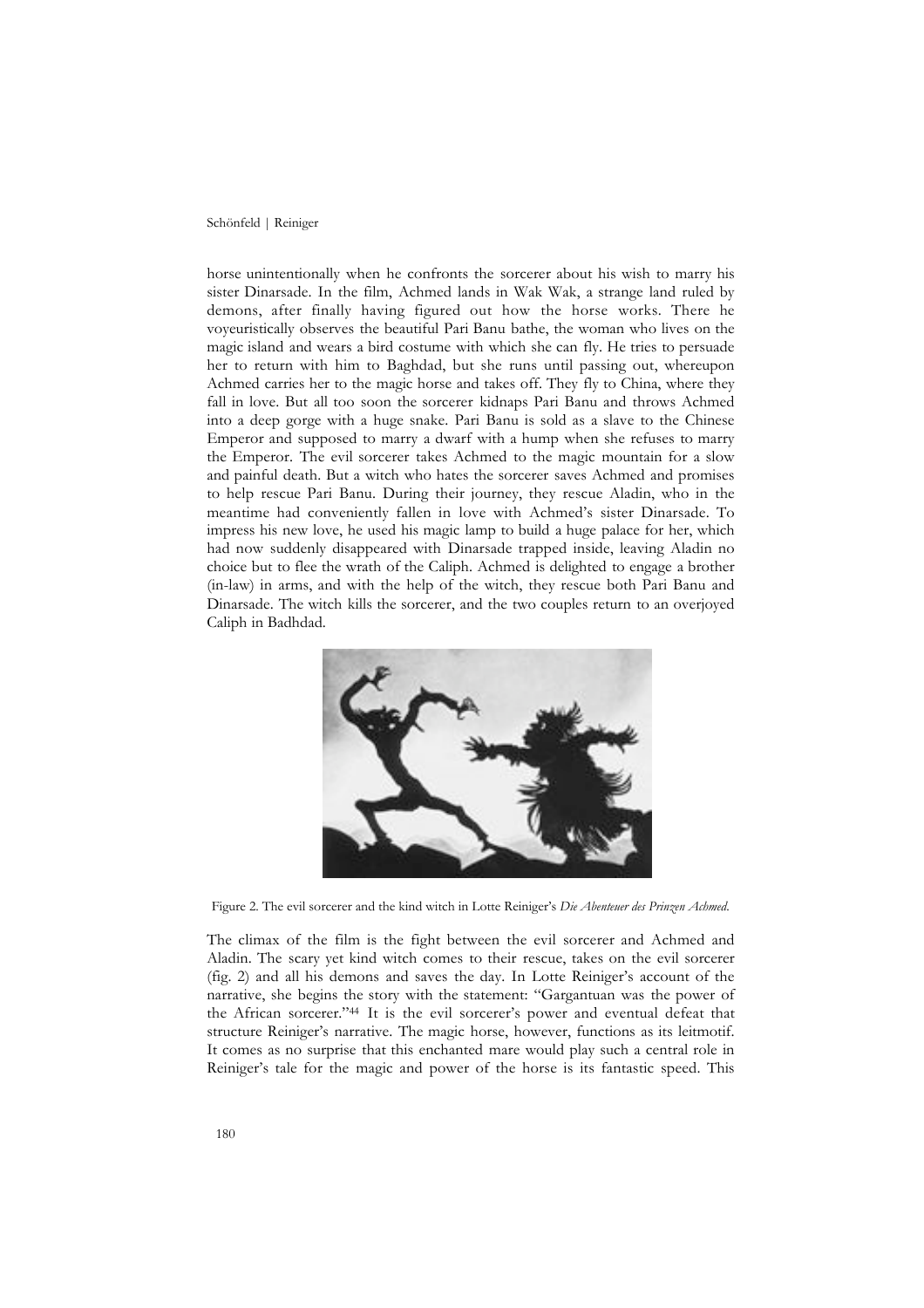speed frightens Achmed only the beginning, and he soon begins to enjoy its opportunity and takes advantage of its potential. Hidden in an ancient tale is the artists' dedication to modernity.

The sorcerer, however, provides the filmmakers with more than just a magic horse. He has complete control over his surroundings and can manipulate and shape them as he pleases. This is the animators' chance to use abstract experimental animation that both Reiniger and Ruttmann had been working on during the previous years. When Walter Ruttmann's abstract shapes become the magic horse, the story can unfold. The use of animation not only influenced the choice of storyline, but also made numerous transformations possible and others necessary. The silhouette animation technique used is responsible for some of the changes in the figures depicted. For example, in *Arabian Nights*, the sorcerer is described as having no eyebrows and no beard, but as the shape of the figure determines its characterisation, Reiniger decided to give the scrawny figure not only hair like bristle and a nose like a cucumber, but also big, hairy eyebrows and a thin, withered beard. Due to these main features of the face the audience is not only able to imagine, what the creature may look like, but already understands the principal qualities of his character. Other elements, like the horse, whose is magic is triggered in the book by moving a little twirl of its mane on both sides of its neck, is replaced with clearly visible parts: the shift of the crown placed on the horse's head moves it upwards, the pull on its tail moves it down again.

As in every good fantasy, this is a story of good versus evil, beauty versus ugliness. The fairy tale explores existential human experiences and the figures function as representatives of basic human characteristics: love and hate, life and death, generosity and greed, peace and war, truth and deceit.45 But the idea of an inevitable, merciless fate as it is present in *Arabian Nights* is replaced here by the idea of agency, especially that of the community or family unit and the female witch. Reiniger secularises her story not only by omitting repeated thanks to Allah, but by depicting fate as wo/man-made (or possibly demon driven) but not as part of Allah's plan as the literary source might suggest. The 'Orient' here provides a magical springboard of opportunities for a new artform to prove its potential.

In the introduction to his celebrated book *Orientalism*, Edward Said defined 'the Orient' as "almost a European invention", a zone that since antiquity had been "a place of romance, exotic beings, haunting memories and landscapes, remarkable experiences (…) and one of its deepest and most recurring images of the Other."46 Considering the German fascination with the *Arabian Nights*, Said's assessment of the 'Orient' as an invention, a recreation as exotic Other, is entirely convincing. Lotte Reiniger's film recreates the Orient as a place of strange, romantic adventure, a place that is magical and has a different logic. However, the 'Oriental'—albeit seen as exotic—does not necessarily appear as the opposite, as someone of a different logic and of an entirely different *Weltbild*. Evil here becomes the 'Other', the opposite, as in every proper fairy tale. Regarded within the context of 19th century Orientalism, Lotte Reiniger's cinematic adaptation of *Arabian Nights* engages with 'The Orient' not as a system of representations framed by political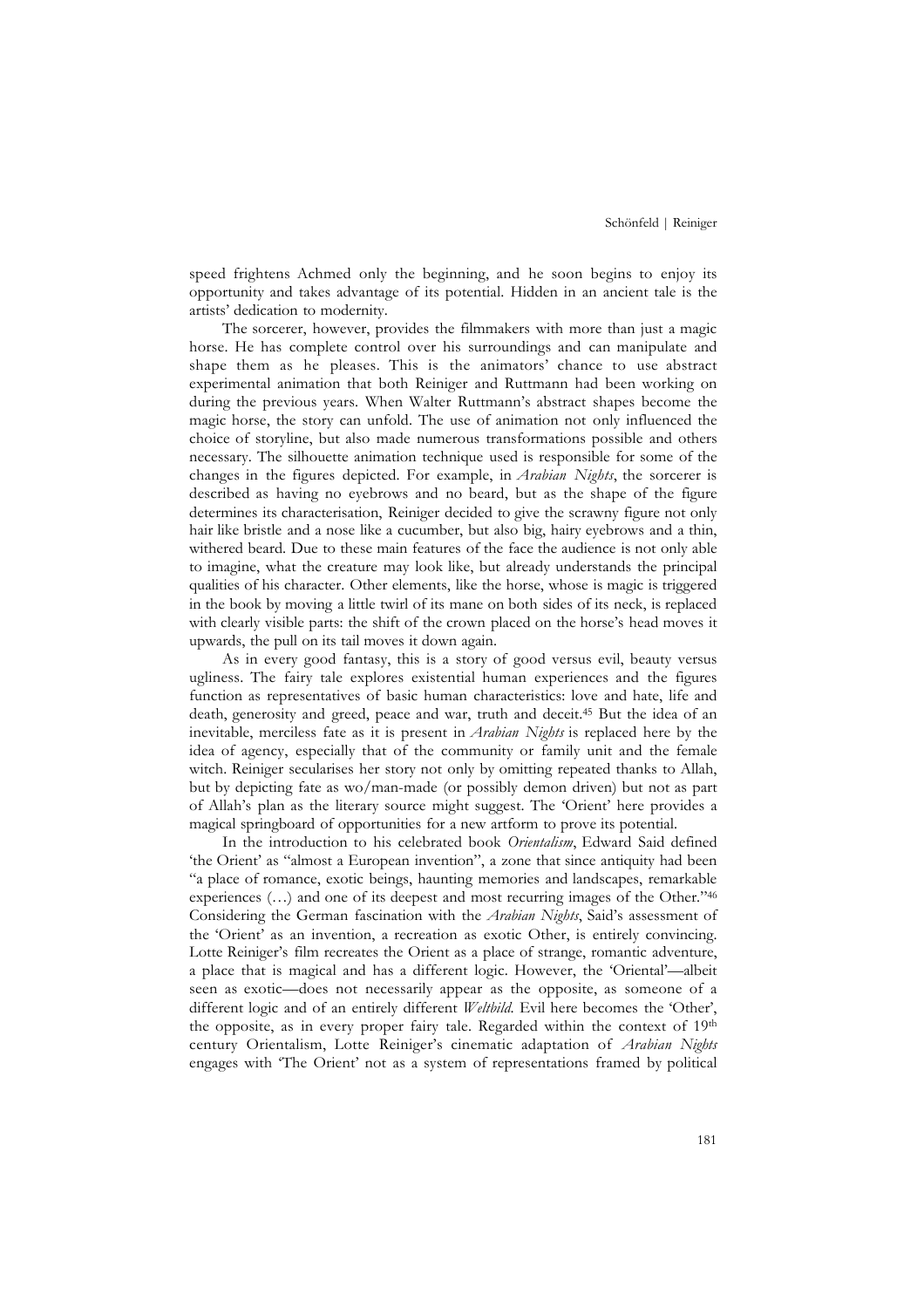forces that brought the Orient into Western learning and indeed Western empire, as Edward Said put it. In this film, the Orient exists for the West because a Western woman creates oriental images in order to enchant a Western audience, but Reiniger's representation of the Orient is only marginally constructed in relation to the West. The Orient here is the 'Other' in the sense that it is unreal and magical—it remains a fairy tale, just like its literary source. Lotte Reiniger looked for magic and for the boundaries of cinematic representation in order to transgress them. For her, the 'Orientals' Prince Achmed and Aladin are not at all depicted as feminine, weak, yet strangely dangerous as Orientalism's stereotype would have it, but rather true heroes who can ride flying horses, fight all sorts of demons, don't fear the help of witches and ultimately save the day.

Oriental motifs time and again served as perfect vehicles for escapism in the history of film, and especially Hollywood cinema cashed in on the audience's desire for exotic settings and mysterious heroes when filming *The Thief of Bagdad* in 1924 (dir. Raoul Walsh, with Douglas Fairbanks), followed by the Technicolour remake of the popular classic in 1940: *The Thief of Bagdad* (dir. Ludwig Berger and Michael Powell, *Caligari's* somnambulist Conrad Veidt starring as Wesir Jaffar). Thanks to colour and a very effective use of visual tricks the film was a box office hit which caused a deluge of *Arabian Nights* inspired films, including *Arabian Nights* (John Rawlins, 1942), *Ali Baba and the Forty Thieves* (Arthur Lubin, 1944), *Sindbad the Sailor* (Richard Wallace, 1947) and *The Seventh Voyage of Sindbad* (Nathan Juran, 1958), not to forget Disney's hugely successful animations, from *Popeye the Sailor meets Sindbad the Sailor* (1936) to *Aladdin* (John Musker/Ron Clements, 1992). A *Prince of Persia* computer game, which was released in 1990 and transferred the classical hero theme into an Arabian fairy tale setting, became one of the most successful games ever produced. In Germany, the fascination with Oriental fairytales led to film productions on both sides of the wall, such as Wolfgang Staudte's *Die Geschichte vom kleinen Muck* (GDR, 1953) and Byron Haskin's *Sindbad* (FRG, 1963; starring Heidi Brühl).

Lotte Reiniger was a pioneer of silhouette animation and its finest practitioner. In her films, and especially in *Die Abenteuer des Prinzen Achmed*, complex paper cut-outs come to life through spectacular mise-en-scène. Due to her creativity and expertise, animation film became a recognized art form in Germany already in the 1920s. In her *Prinz Achmed* animation, she turns an ancient tale into a fragile, moving art. The *Tricktisch* (fig. 3) which Lotte Reiniger invented and developed in 1923 was nothing else that a multiplane camera that enabled her and her team to create unprecedented three-dimensionality in animation. She describes her work that combined Ruttmann's abstract animation with her silhouettes on a multiplane construction as follows:

While I moved him [the Prince Achmed silhouette; author's note] on his horse slowly across the glass plate, the painter Ruttmann had to frighten him on a second plate with painted lightening. He had to invent smoke and flames with reflected light. Magical processes/events of the most complicated nature had to be figured out and recorded with the utmost patience. At the same time and despite all the difficulties, Prince Achmed insisted greedily on being present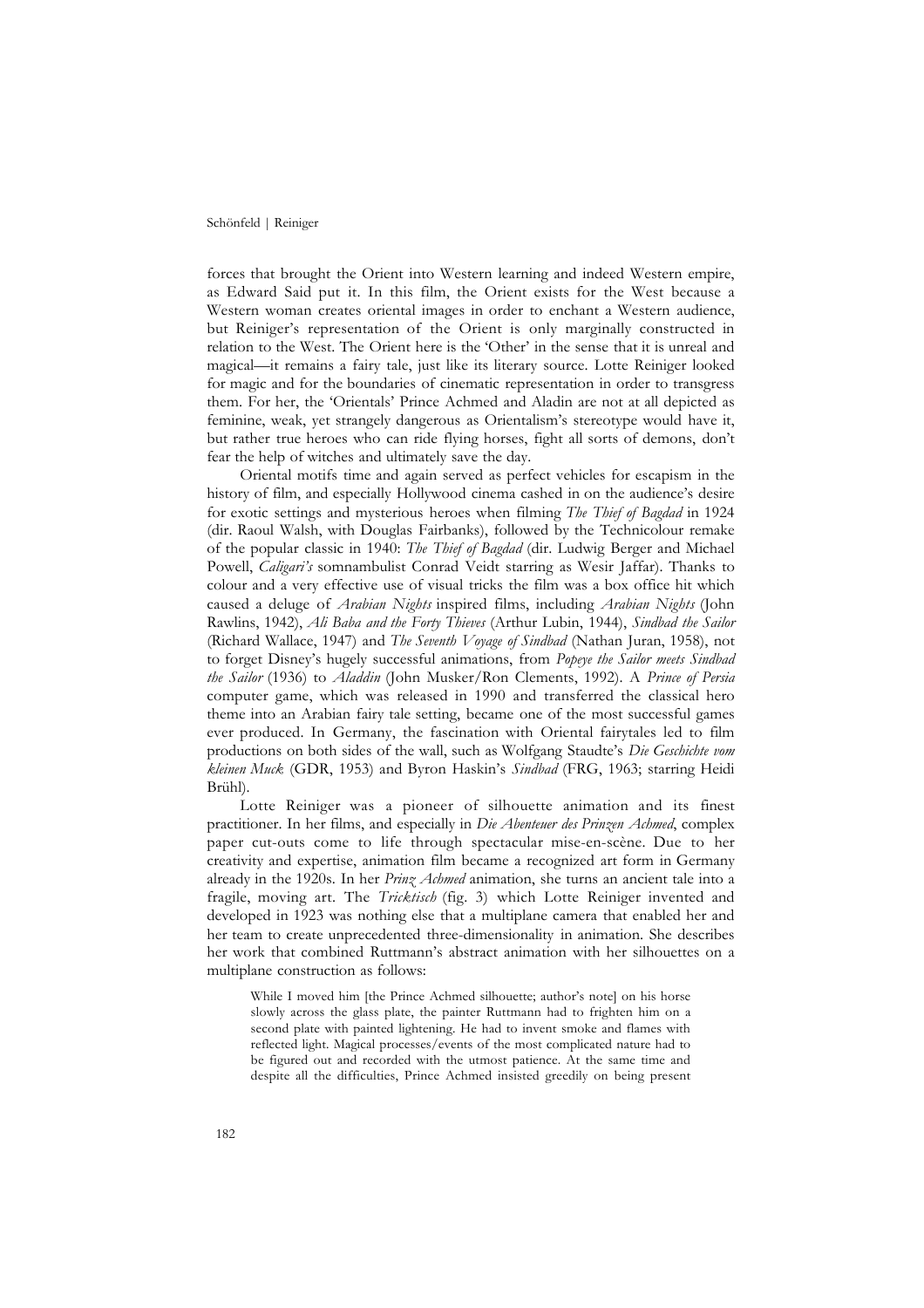personally and lit properly. Bertolt Bartosch had to construct a sea storm from artfully cut transparent paper.47

However, it was not Lotte Reininger in 1923 but Walt Disney in 1940 who received the patent for the multiplane camera: "The multiplane camera is a special motion picture camera used in the traditional animation process that moves a number of pieces of artwork past the camera at various speeds and at various distances from one another. This creates a three-dimensional effect."48 Disney's animator/director Ub Iwerks is credited with inventing the camera in 1933, but Walt Disney applied for the patent. According to the United States Patent and Trademark Office, Walter E. Disney applied to patent the "Art of Animation" on September 1, 1936. The patent "Art of Animation" was granted on May 21st, 1940, patent number 2, 201, 689. The drawing supplied with the patent application shows a "Tricktisch," an animation table, with the camera mounted horizontally above the table. The figures attached to the patent application illustrate the "form of apparatus in which the method of the invention may be carried out". The stated aim was on the one hand, to provide the production with "greater fidelity and ease" and on the other, to create animation that suggests three-dimensional space. While it is not possible for copyright reasons to give an image of the drawings supplied with the application, the description of the "Tricktisch" is as follows:

A table (…) **1** is provided with an aperture **2** in which there may be mounted a transparent glass plate **3**. Movably positioned beneath this table and visible though the aperture **2** is a stage **4** (…). The stage may consist of two members **5** and **6** which are hinged together and which may be adjustably positioned with respect to one another by means of a quadrant attached to the member **5** and adjustably attachable to the member **6**.

The main difference between Lotte Reiniger's invention of 1924 and this animation table of 1936 is the fact that in the case of the latter the lower pane is not flat but rather like a box that made the illusion of threedimensionality much easier to achieve. Reiniger used glass panes one above the other on which forgrounds and backgrounds, silhouette figures and atmospheric storms were placed in order to achieve visual depth. Therefore, her idea of mounting the camera horizontally above a table of two glass panes was replaced by Disney with a table that replaced the lower one with a curved, stagelike background. Or as the patent application states: "the method of this invention comprises forming a three dimensional model of the desired background" and "projecting the image of the foreground character upon such three dimensional background." Walt Disney laid claim to the 'Art of Animation' and the impact of his claim is felt when accessing the Inventor's Hall of Fame: "Today, Mickey Mouse and many other Disney characters are recognized and revered by millions around the world."49 This statement illustrates the importance of the invention of the multiplane camera and presents Disney as a synonym for animation and imagination. The Inventor's Hall of Fame celebrates Disney as "intrinsically linked (…) with the concept of imagination. His was the catalyst for his incredible body of work, which in turn fed the imagination of millions who have been inspired by it. Disney's invention of the multiplane camera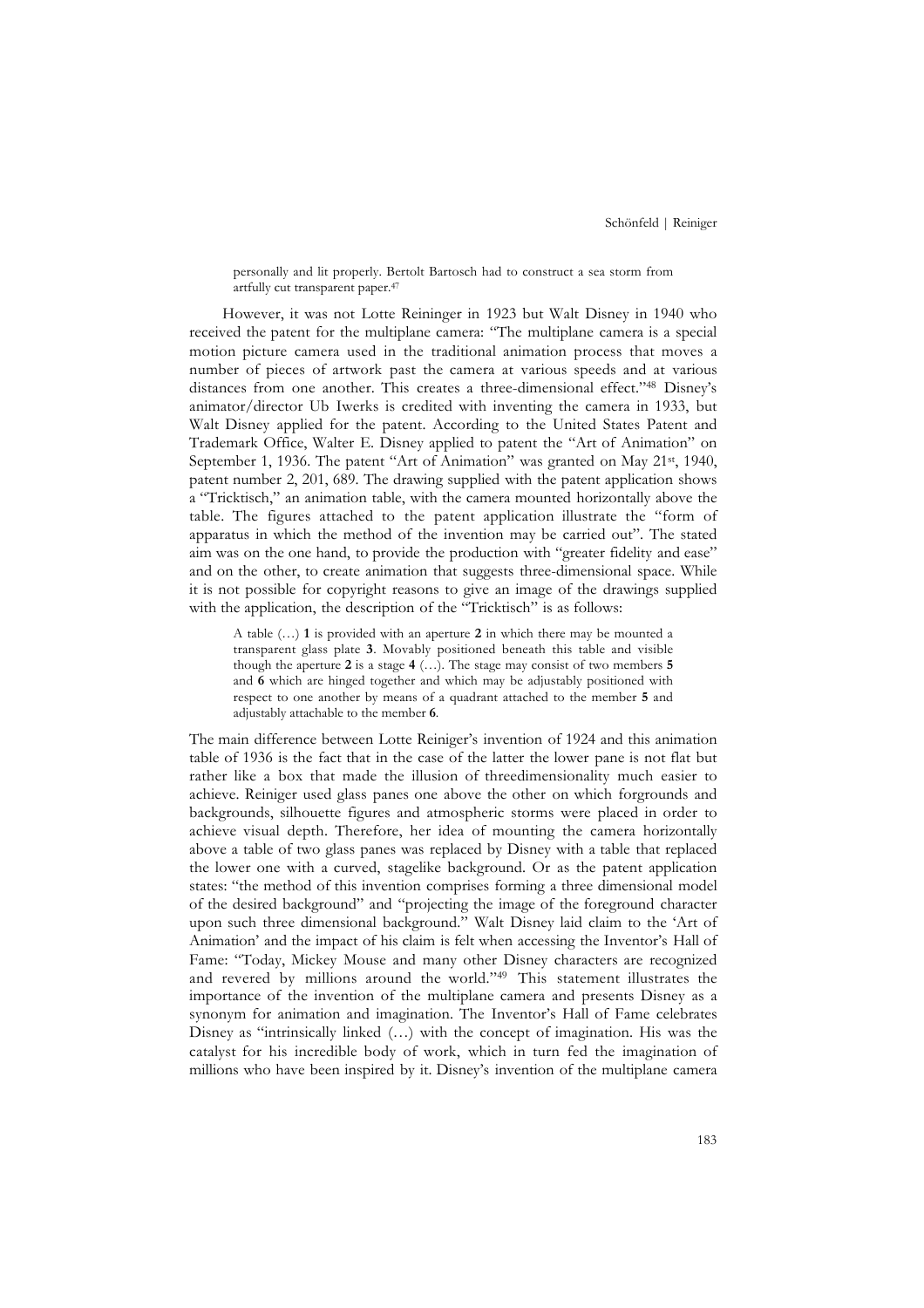brought better looking, richer animation and in 1937, *Snow White and the Seven Dwarfs* was the first full-length animated film to use the camera."50 While this statement rings true for North America, it ignores the important contribution made by European pioneers of animation in general and Lotte Reiniger in particular. Without their creativity, Mickey Mouse might have never made it to global cinema screens.

But rather than engaging in a patent suit or attempting to claim the 'Art of Animation' for herself, Lotte Reiniger published her book *Shadow Theatres and Shadow Films* in 1970, in which she gives detailed descriptions, illustrations and photographs51 of her "trick-table" with step-by-step instructions as to how to build one at home. Quite clearly, animation for her never became a commodity, but rather an art that would never lose its magic.



Figure 3. Lotte Reiniger's *Tricktisch*: Lotte Reiniger (arranging silhouettes), Walter Ruttmann (creating backgrounds) and Carl Koch (at ladder leading to camera).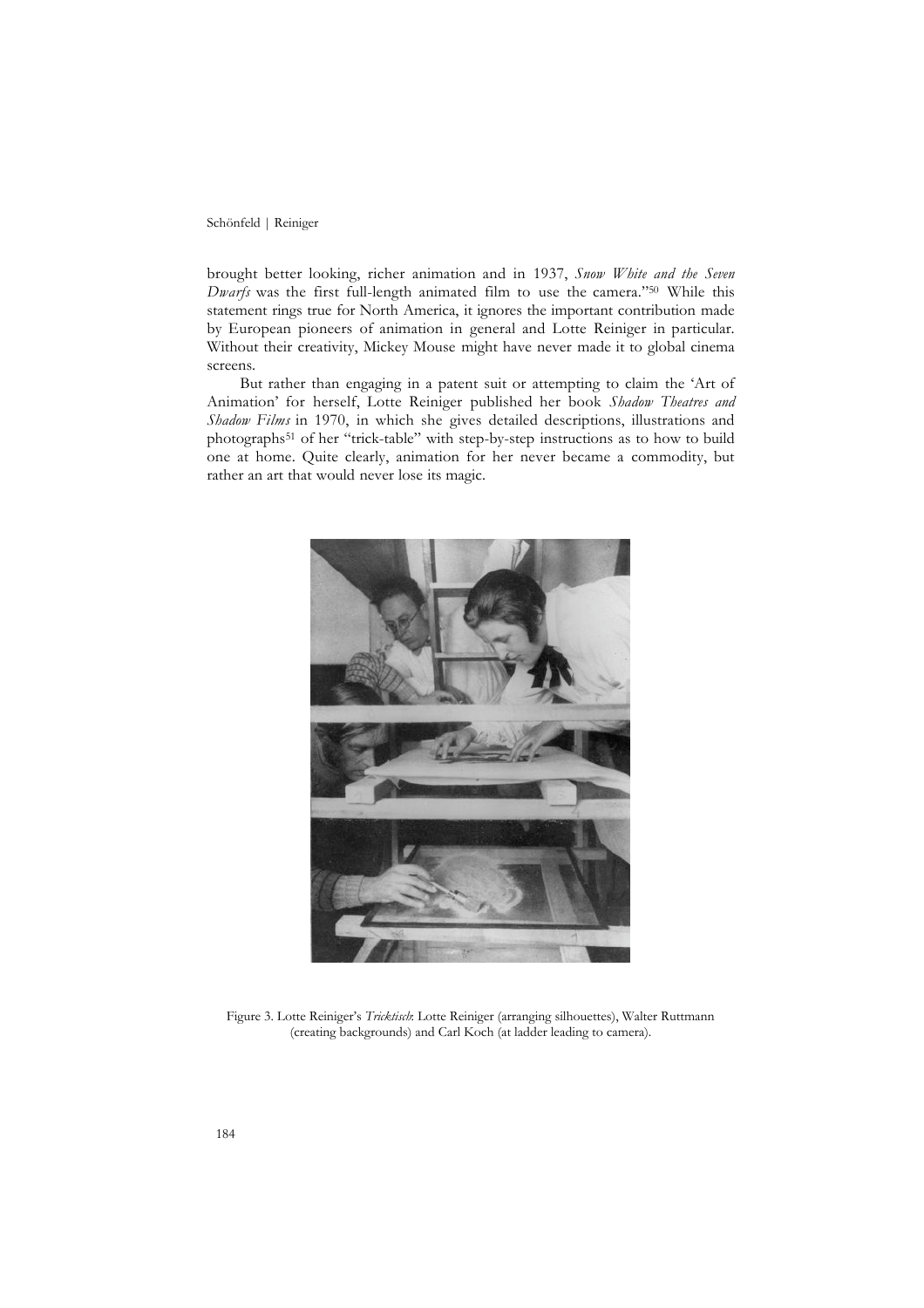

Figure 4. Lotte Reiniger 'at work'.

#### **Illustrations and Credits**

Figure 1: Lotte Reiniger cutting one of the silhouettes depicting Prince Achmed on the magic horse. ©Courtesy of Filmmuseum Berlin – Stiftung Deutsche Kinemathek.

Figure 2: Scene from Lotte Reiniger's *Die Abenteuer des Prinzen Achmed*. ©Courtesy of Filmmuseum Berlin – Stiftung Deutsche Kinemathek.

Figure 3: Lotte Reiniger, Walter Ruttmann and Carl Koch working on *Die Abenteuer des Prinzen Achmed*. ©Courtesy of Filmmuseum Berlin – Stiftung Deutsche Kinemathek.

Figure 4: Arranging silhouettes: "Lotte Reininger (bei der Arbeit)". ©Courtesy of Filmmuseum Berlin – Stiftung Deutsche Kinemathek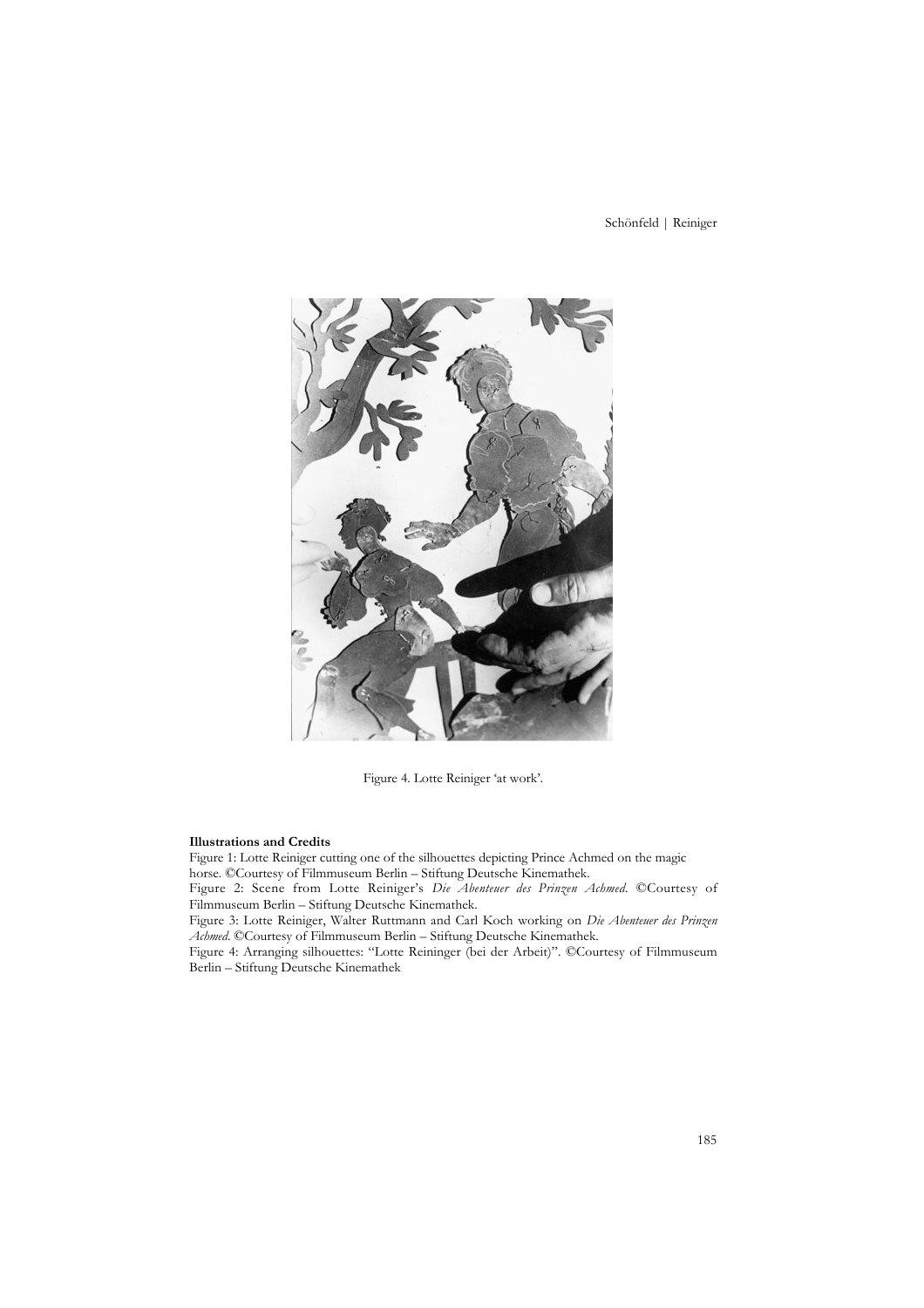#### **Notes**

 $\overline{a}$ 

<sup>1</sup> "(…) Silhouetten sind von vornherein Kunstformen. Es sind absolute Bilder." Béla Balázs, *Der Geist des Films*, Halle, 1930, p. 122; quoted in Werner Dütsch (ed.), *Lotte Reiniger*, Berlin, Deutsche Kinemathek, 1969, p. 4. Unless otherwise noted, all translations are my own.

2 Lotte Reiniger, *Shadow Theatres and Shadow Films*, London, Batsford, 1970, p. 11.

<sup>3</sup> According to Lotte Reiniger, 100,000 of those 250,000 stills were eventually used for the final film. See the promotional brochure produced by Comenius Film for *Die Abenteuer des Prinzen Achmed*, which introduces the film under the title *Die Geschichte des Prinzen Achmed* (The Story of Prince Achmed). Stiftung Deutsche Kinemathek/Schriftgutarchiv. The fact that films are shot frame by frame is the only uniting aspect within the very incongruent realm of animation.

<sup>4</sup> For an introduction to the history of animation, see: Robert Russett and Cecile Starr, *Experimental Animation: An Illustrated Anthology*, New York, Van Nostrand Reinhold, 1976; Charles Solomon, *The History of Animation*, New York, Random House, 1994; Giannalberto Bendazzi, *Cartoons: One Hundred Years of Cinema Animation*, Bloomington, Indiana UP, 1995; and Jayne Pilling (ed.), *A Reader in Animation Studies*, Sydney, John Libbey & Co., 1997.

<sup>5</sup> See for example Méliès experimenting with double exposure in *La Caverne maudite* (1898), probably the first split-screen shot in *Un Homme de tête* (1898) and a dissolve in *Cendrillon* (1899).

<sup>6</sup> In 1914, Survage wrote: "I will animate my painting. I will give it movement. I will introduce rhythm into the concrete action of my abstract painting, born of my interior life; my instrument will be the cinematographic film, this true symbol of accumulated movement. It will execute the 'scores' of my visions, corresponding to my state of mind in its successive phases. I am creating a new visual art in time, that of colored rhythm and rhythmic color." Text of a sealed document, No. 8182, deposited on June 29, 1914, at the Academy of Sciences of Paris, as quoted by Robert Russett and Cecile Starr, *Experimental Animation,* p. 36.

7 Quoted in Russett and Starr, *Experimental Animation*, p. 33.

<sup>8</sup> See William Moritz, *Optical Poetry: The Life and Work of Oskar Fischinger,* Bloomington, Indiana University Press, 2004. Fischinger's wife Elfriede (a fashion designer) contributed significantly to the preservation of animation history; see William Moritz, "In Passing...Elfriede Fischinger." *Animation World Magazine*, 1 May 1999; can be accessed at: http://mag.awn.com/index.php ?ltype= search&sval=William+Moritz&article\_no=1647.

<sup>9</sup> The November premiere of Diagonal-Symphonie was a private sceening by the November Group. The film was shown publicly for the first time on May 3, 1925. Eggeling died sixteen days later of blood poisoning.

10 Richter in a letter to Alfred Barr (16 November, 1942), quoted in Russett and Starr, p. 49.

11 Ruttmann's "Painting with Time" manifesto can be found at:

http://www.medienkunstnetz.de/source-text/19/. Also published as "Malerei mit Zeit" in Birgit Hein and Wulf Herzogenrath (eds.), *Film als Film: 1910 bis heute*, Stuttgart, Katalog des Kölnischen Kunstvereins, 1977, pp. 63–64; and in Jeanpaul Goergen, ed., *Walter Ruttmann. Eine Dokumentation*, Berlin, Freunde der deutschen Kinemathek, 1989, pp. 73–74. The title of Ruttmann's manifesto appears in English as "Painting with Light"; see http://www.medienkunstnetz.de/works/opus1/.

<sup>12</sup> Walter Ruttmann, "Malen mit Zeit": "Seit fast zehn Jahren bin ich von der Notwendigkeit dieser Kunst überzeugt. Erst jetzt bin ich der technischen Schwierigkeiten Herr geworden, die sich der Ausführung entgegenstellten, und heute weiß ich, daß die neue Kunst sein und leben

Many thanks for their assistance are due to Peter Latta and Rosemarie van der Zee of the Stiftung Deutsche Kinemathek, and to the Millennium Fund, National University of Ireland, Galway. For their constructive criticism and helpful comments I am deeply grateful to Eoin Bourke, Rod Stoneman, Tony Tracy and Ulf Strohmayer.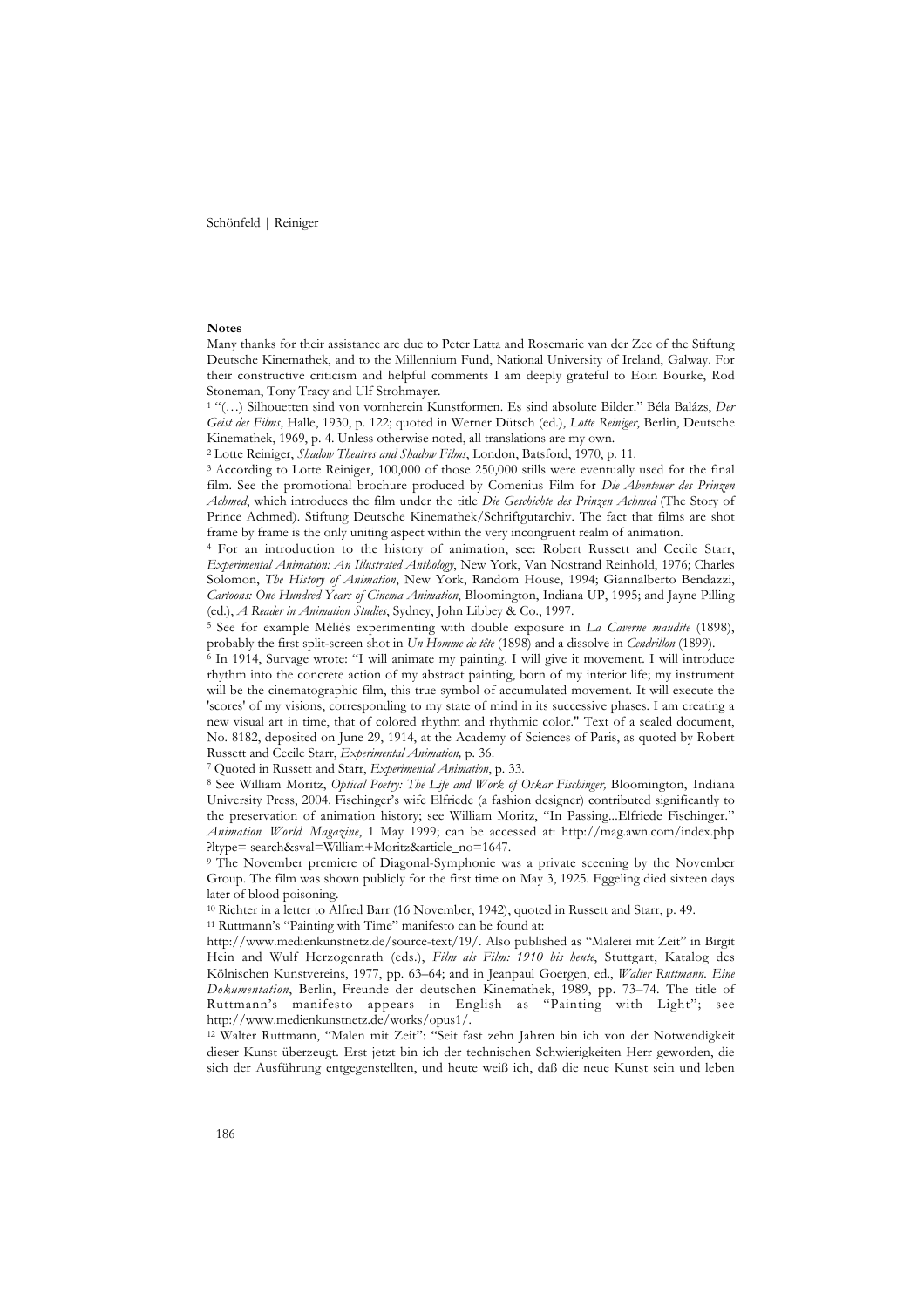<sup>17</sup> In this live-action silhouette film, actors are only seen as shadows on screen. Probably the bestknown live action silhouette film appeared in Walt Disney's *Fantasia* of 1940. The live action silhouette of conductor Leopold Stokowski is combined with animated footage of Mickey Mouse.

18 See Lotte Reiniger, *Shadow Theatres*, p. 11-14.

l

<sup>19</sup> *Amor und das standhafte Liebespaar* (Cupid and the Steadfast Lovers, 1920), *Der fliegende Koffer* (The Flying Suitcase, 1921), *Der Stern von Bethlehem* (The Star of Bethlehem, 1921), *Aschenputtel* (Cinderella, 1922), *Dornröschen* (1922). *Der fliegende Koffer* is the story of an Asian emperor who forbids his daughter to marry, banning her to a pagoda on the highest mountain. Yen had fallen in love with the princess at first sight and throws himself into the ocean in despair. But a water creature shows him a flying suitcase, which brings Yen to the imprisoned princess. They decide to marry, the emperor agrees for Yen pretends to be the God of butterflies. At the height of his happiness, the butterflies take revenge for his betrayal. Mesmerised, Yen sees his beating heart, takes out his knife and kills himself. The Princess is unconsolable and the Emperor passes a new law: as long as the Princess is alive, no one is allowed to marry. Note that this short was released the year of Reiniger's marriage to Carl Koch.

<sup>20</sup> This short is based on an episode in *Prinz Achmed,* which had been cut by the German censor in order to make the film suitable for children.

<sup>21</sup> Lotte Reininger underlined her disdain with the Hitler regime in an interview: "weil mir diese Hitler-Veranstaltung nicht passte und weil ich sehr viele jüdische Freunde hatte, die ich nun nicht mehr Freunde nennen durfte" (because I didn't approve of the whole Hitler-spectacle and the fact that I had many Jewish friends that I now wasn't supposed to call friends anymore). Quoted in Christel and Hans Strobel, *Lotte Reininger: Materialien zu ihren Märchen und Musikfilmen*, p. 8. Reiniger's *Carmen* had been criticised sharply by the newly appointed *Reichsfilmdramaturg* Peter Hagen alias Willi Krause for being "unrealistic, (...) romantic (...) and as useless as caviar"

wird—denn sie ist wurzelfestes Gewächs und nicht Konstruktion." http://www.medienkunstnetz.de/source-text/19/.

<sup>13</sup> *Opus II, III* and *IV* were screened at the London Film Society on Oct 25, 1925. "The following day, *The London Times* described them as 'Absolute Films-a series of moving patterns which produce the liveliest response in the spectator.'" See *Experimental Animation*, p. 40. *Opus I* can be viewed at the Media Art Net Website: http://www.medienkunstnetz.de/werke/opus1/video /1/.

<sup>14</sup> The Swiss critic Bernhard Diebold reviewed Ruttmann's films on April 2, 1921 in the *Frankfurter Zeitung* after *Opus I* had premiered in Frankfurt. See *Experimental Animation*, p. 33. Ruttmann, however, presented his work first.

<sup>15</sup> See Jayne Pilling on three-dimensionality in animation: Jayne Pilling, "Introduction", *A Reader in Animation Studies,* p. 9.

<sup>&</sup>lt;sup>16</sup> See Amy Unterburger (ed.), *The St. James Women Filmmakers Encyclopedia*, Farmington Hills: Visible Ink Press, 1999, p. 348. See also Cecile Starr's chapter on "Lotte Reiniger" in Russett and Starr, *Experimental Animation*, pp. 75-82. The late William Moritz has contributed greatly to Lotte Reiniger research in English. See especially his essay on "Lotte Reiniger" in *Animation World Magazine* at http://www.awn.com/mag/issue1.3/articles/moritz1.3.html. Useful are also the following brochures and exhibition catalogues: Werner Dütsch (ed.), *Lotte Reiniger*, Berlin, Deutsche Kinemathek, 1969; Margit Downar (ed. et al.), *Lotte Reiniger—Silhouettenfilm und Schattentheater* (Puppentheatermuseum), Munich, Lipp, 1979; Wilfried Setzler (ed.), *Lotte Reiniger: Schauspieler-Silhouetten, Mozart Opern, Andersen-Märchen*, Tübingen, Kulturamt der Stadt Tübingen, 1982; Annemarie Tomei (ed.), *Silhouettenfilme von Lotte Reiniger bei der Landesmedienstelle in Hannover*, Hannover, Landesmedienstelle, 1988; Christel and Hans Strobel (text), Dagmar Lehmann (ed.), *Lotte Reiniger*, Duisburg, atlas film + av, 1988; Carola Ferbier, ed. et al. *Lotte Reiniger: Filme/Films*, Munich, Goethe Institut, 1999.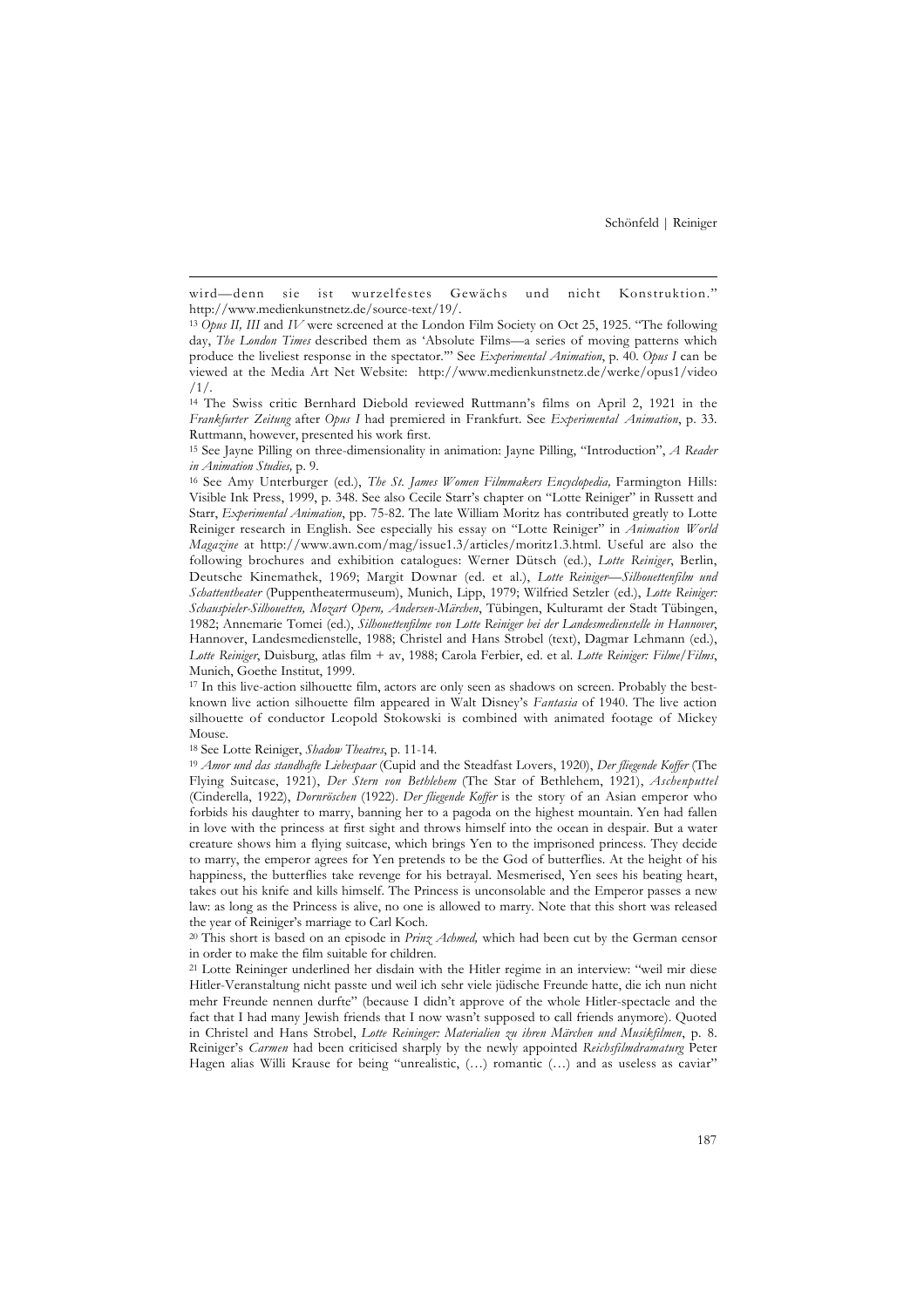l

("unrealistisch (…), romantisch, (…) nutzlos wie Kaviar"). See *Annette Wagner "*Als die Schatten laufen lernten: Die Silhouettenfilmkünstlerin Lotte Reiniger," *Freitag*, 4 June 1999, http://www.freitag.de/1999/23/99231702.htm.

22 Quoted in Unterburger, p.348.

23 See Russett and Starr, *Experimental Animation*, p. 75.

<sup>24</sup> "Zahllose Komparsen mußten geschnitten und bewegt werden, manchmal sind es fünfzig Figürchen, die gleichzeitig in einer Szene zu spielen haben. Um einen Begriff von der Langwierigkeit dieser Arbeit zu geben: für einen Bildstreifen, der vor den Augen des Beschauers in zwei Sekunden vorüberrollt, sind 52 Einzelaufnahmen nötig." Lotte Reiniger, "Die Geschichte meines Prinzen Achmed", in *Lotte Reinigers Silhouettenfilm: Die Geschichte des Prinzen Achmed*, promotional brochure, Comenius Film, 1926. Stiftung Deutsche Kinemathek, Berlin – Schriftgutarchiv.

<sup>25</sup> Friedrich Zeller was a prolific composer whose score for Reiniger's *Prinz Achmed* was only the first of many compositions for cinema from the Weimar years, throughout the period of Nazi Cinema, Post-war film and eventually television. Among his works are the musical score for Veit Harlan's anti-Semitic propaganda film *Jud Süß* (1940), but also for Kurt Maetzig's *Ehe im Schatten* (Marriage in the Shadows, 1947), Eugen York's Morituri (1947), and Arthur Pohl's anti-war drama *Die Brücke* (The Bridge, 1949). In 1966 he played Schilling in Hansjürgen Pohland's *Katz und Maus* (based on the novel by Günter Grass). Zeller died in Berlin in 1967.

<sup>26</sup> "In einem Augenblick, wo der deutsche Film mit mancherlei Schwierigkeiten zu kämpfen hat, erscheint Lotte Reiniger mit ihrem großen vielaktigen Schatten-Spielfilm. In einem Augenblick, wo es zweifelhaft ist, ob die alten Wege allein zu einem Ziel führen, werden neue betreten. Ein Versuch? Ein Tasten und Experimentieren? Mehr als das: die konsequente Durchführung umwälzender Ideen. Gestaltung des Filmes von einer anderen Seite, als es bisher geschah.

(…) Dies ist geschaute Poesie, erlebbares Wunder, so spannend und erregend wie kunstvoll." Promotional brochure, Comenius Film, 1926, p. 3.

<sup>27</sup> "Eine Leistung, die in ihrer eigenartigen und formal selbständigen Bildsprache nicht nur künstlerisch überzeugt, sondern auch im Sinne des Filmes eine selten folgerichtige Lösung bedeutet." Karl With, "Blick in die Zukunft", *Lotte Reinigers Silhouettenfilm: Die Geschichte des Prinzen Achmed*, Comenius Film promotional leaflet, n.p. (p. 5), Stiftung Deutsche Kinemathek Berlin – Schriftgutarchiv.

<sup>28</sup> See review in *Vorwärts*, no. 418, 5 September 1926 (by "D."). Quoted in Deutsche Kinemathek, *Lotte Reiniger: Eine Dokumentation*, pp. 54-55.

<sup>29</sup> "Es ist ein Triumph der Kunst und der Technik. Mit bewundernswertem Fleiß ist hier ein vorbildliches Werk der Filmgeschichte geschaffen worden." *Vorwärts*, 9 May 1926, quoted in Christel und Hans Strobel, *Lotte Reiniger*, p. 11.

<sup>30</sup> As did for example Hugo von Hofmannsthal in his "Das Märchen der 672. Nacht": Katharina Mommsen believes that Hofmannsthal used the German edition of Arabian Nights ed. by Maximilian Habicht, Friedrich von der Hagen und Carl Schall (Leipzig, 1926?), but Wolfgang Köhler disputes that claim while agreeing that Hofmannsthal had been inspired by the fairy tales. See Wolfgang Köhler, *Hugo von Hofmannsthal und 'Tausendundeine Nacht': Untersuchungen zur Rezeption des Orients im epischen und essayistischem Werk*, Frankfurt/M., Lang, 1972; see page 70ff.

<sup>31</sup> Lotte Reiniger, *Die Abenteuer des Prinzen Achmed,* Tübingen, Wasmuth, 1970, p. vii. "Seit Jahrhunderten hatte der Prinz Achmed als Märchenfigur in dem Buche Tausend und eine Nacht ein behagliches Dasein geführt und war glücklich, geliebt und zufrieden. Aus diesem Frieden wurde er eines Tages aufgeschreckt als eine Filmgesellschaft auf die Idee kam, seine und viele weitere Abenteuer aus derselben Quelle zu einem Trickfilm zu verwenden. Zu diesem Zweck musste er, wie viele seiner unglücklichen Kollegen aus anderen literarischen Gebieten, 'umgeboren' werden. Und zwar noch gründlicher als dies sonst bei anderen Verfilmungen üblich ist, wo man Darsteller zu finden sucht, die einigermassen dem Charakter, um den es in der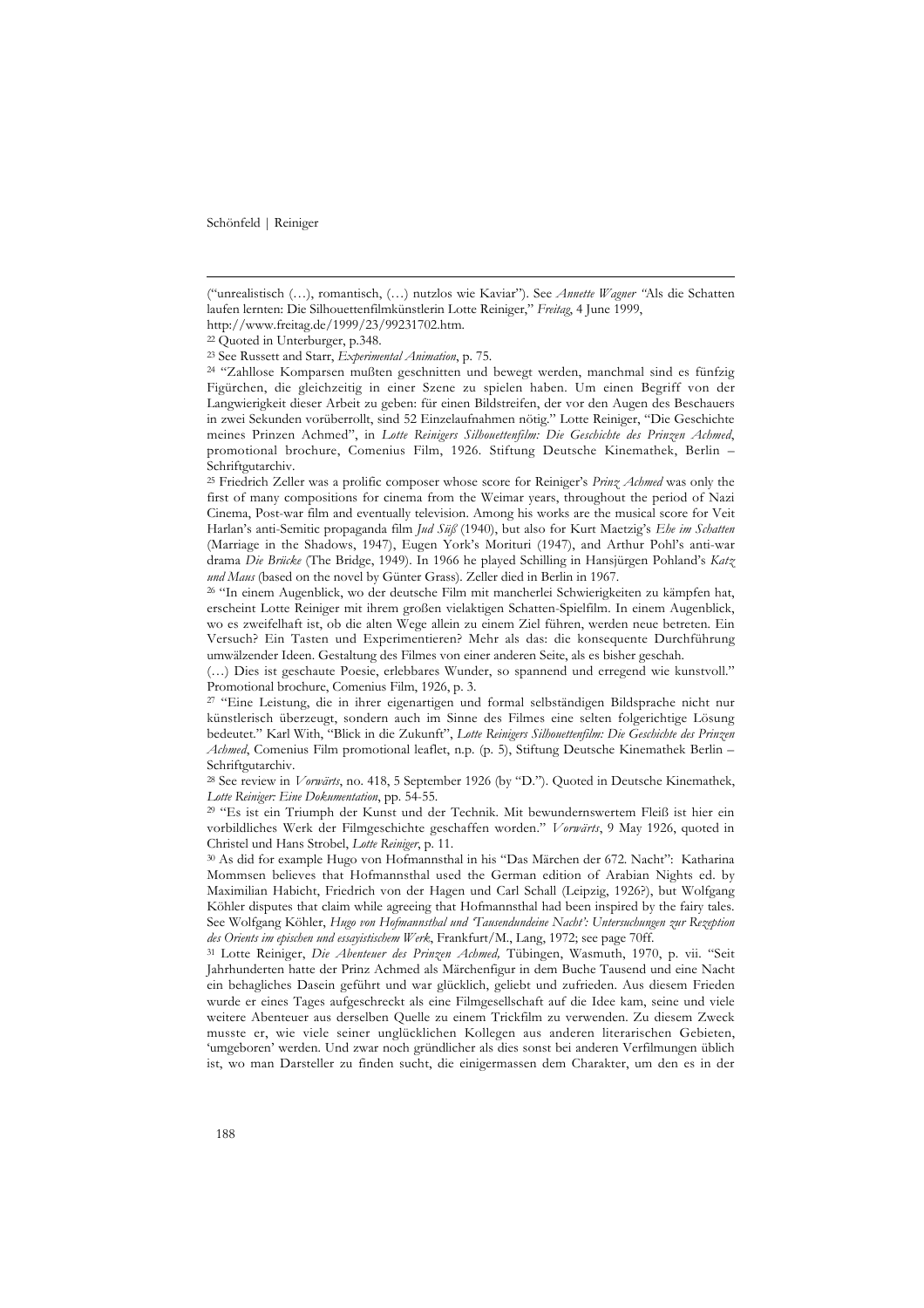32 Galland was also the co-author of the first Encyclopedia of Islam (1697).

l

39 Katharina Mommsen, see Köhler, *Hugo von Hofmannsthal und 'Tausendundeine Nacht',* p. 24ff.

40 See Köhler, *Hugo von Hofmannsthal und 'Tausendundeine Nacht',* p. 35.

46 Edward Said, *Orientalism*, New York, Vintage, 1979, p. 1.

Geschichte geht, entsprechen und sie mit der Rolle betraut. Denn es sollte ein Silhouettenfilm werden, weil der Hersteller, der von dieser Idee besessen war, nämlich ich, nichts anderes konnte als Silhouettenfilme machen. (…) Prinz Achmed selber musste zunächst körperlich erfunden, gezeichnet, geschnitten, beweglich gemacht [gedrahtet], beleuchtet, bewegt und aufgenommen werden."

<sup>33</sup> The Voyages of Sindbad, probably never part of the Arabic *Nights*, were translated first by Galland in 1701. See http://www.arabiannightsbooks.com/background.php (accessed 16/08/04) <sup>34</sup> John Crocker believes that Galland received these tales in 1709 from a friend in Aleppo. See

John Crocker's extensive website http://www.crock11.freeserve.co.uk/detail.html. 35 Ibid.

<sup>36</sup> Herzog Ernst used Oriental motifs in his writings around 1210. See Wolfgang Köhler, *Hugo von Hofmannsthal und 'Tausendundeine Nacht',* p. 10.

<sup>37</sup> The definitive English translation—by Richard Burton—wasn't published until 1885: *The Book of the Thousand Nights and a Night*.

<sup>38</sup> See for example Wieland's "Wintermärchen" (1776), Hoffmann's *Serapionsbrüder* (1819) and Hauff's fairy tales "Die Karawane" and "Geisterschiff" (1826).

<sup>41</sup> The book was published by Cassirer in 1907 and republished in 1919 under the feminised title *Die Nächte der Tino von Bagdad.*

<sup>42</sup> "Mein König, es ist nicht das äußere Ansehen, warum ich dir dieses Pferd zum Geschenk bringe. Es birgt ein wunderbares Geheimnis; denn es legt mit seinem Reiter in einem Tage eine Strecke von einem Jahre zurück; es fliegt durch die Luft an jeden Ort der Erde, wohin du dich wünschest." *Arabische Nächte. Erzählungen aus Tausend und eine Nacht*, Berlin, Rütten & Loening, 2004 (reprint of the 1914 edition published by Gustav Kiepenheuer Verlag, Leipzig, 1914), p. 71.

<sup>43</sup> "(…) als die Jüngste von ihnen den Perser erblickte, den sie heiraten sollte, erschrak sie sehr; denn er war ein hundertjähriger Greis und hatte viele Runzeln und Falten. Das Haupthaar starrte wie Borsten, aber die Augenbrauen und der Bart waren ihm ausgefallen. Seine Augen waren rot und triefend, seine Wangen ganz eingefallen und so gelb wie Leder, und die Backenknochen traten spitz und scharf hervor. Seine plumpe Nase sah einer Gurke ähnlich, die Zähne wackelten oder waren ausgefallen, seine Lippen waren blau und glichen den Kamelnieren, und seine Hände zitterten beständig. Wahrlich, er war der häßlichste aller Menschen und von Aussehen wie der Teufel, so daß selbst die Vögel des Himmels vor seinem Anblick flohen!" *Arabische Nächte*, p. 72- 75.

<sup>44</sup> "Gewaltig war die Macht des afrikanischen Zauberers." Lotte Reiniger, "Die Abenteuer des Prinzen Achmed: Erzählung des Filminhalts", *Die Abenteuer des Prinzen Achmed,* Tübingen, Wasmuth, 1970, p. vii.

<sup>45</sup> See Andreas Friedrich, "Einführung. Ein Plädoyer für die Fantasie", *Filmgenres: Fantasy- und Märchenfilm*, Stuttgart, Reclam, 2003, p. 9.

<sup>47</sup> "Der Maler Ruttmann mußte ihm, während ich ihn auf seinem Pferd langsam über die Glasplatte schob, auf einer zweiten Platte mit gemalten Blitzen erschrecken. Mußte mit reflektiertem Licht Rauchwolken und Feuerflammen für ihn erfinden. Zaubervorgänge kompliziertester Art mußten ertüftelt, mit großer Geduld aufgenommen werden, und dabei bestand er gierig darauf, immer noch trotz aller Schwierigkeit, im rechten Lichte persönlich dabei zu sein. Bertold Bartosch mußte einen Seesturm aus kunstvoll geschnitten Pauspapieren konstruieren." Lotte Reiniger, "Die Geschichte meines Prinzen Achmed", in *Lotte Reinigers Silhouettenfilm: Die Geschichte des Prinzen Achmed*, promotional brochure, Comenius Film, 1926, p. 2. 48 See: http://en.wikipedia.org/wiki/Multiplane\_camera.